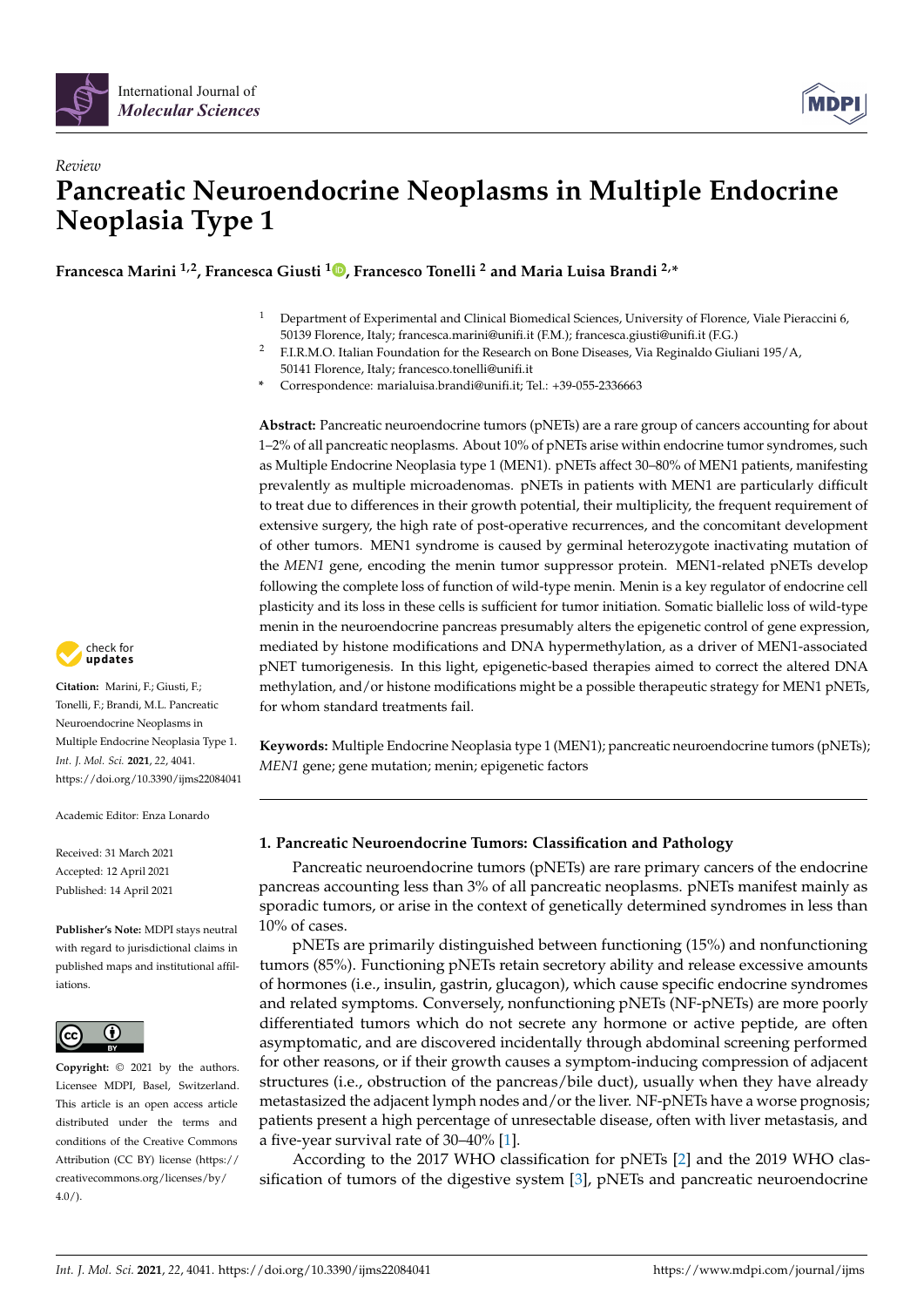carcinomas (pNECs) are included in the superfamily of pancreatic neuroendocrine neoplasms (pNENs). Pathological classification of all pNENs includes tumor grade and malignity; pNENs can be ascribed three different grades based on tumor cell proliferation rate, determined by mitotic count and/or Ki-67 nuclear staining index [\[2\]](#page-12-1). Grade 1 (G1) includes well-differentiated low-grade pNETs with a Ki-67 index less than 3% of  $\geq$ 500 cells and/or a mitotic count less than 2 per 10 high-power fields. Grade 2 (G2) are well-differentiated intermediate-grade pNETs having a Ki-67 index of 3–20% of  $\geq$ 500 cells and/or a mitotic count of 2–20 per 10 high-power fields. Grade 3 (G3) includes high-grade tumors presenting a Ki-67 index over 20% of ≥500 cells and/or a mitotic count over 20 per 10 high-power fields. Inclusion in the G3 group is based only on the values of Ki-67 index and/or mitotic count, regardless of the other morphological features of tumors. G3 contains two subgroups of cancers which, despite their similar proliferation rate, are different for both their malignancy degree and their genetic background: (1) well-differentiated high-grade pNETs with round homogeneous nuclei, low-to-moderate atypia, salt and pepper-like chromatin, and fine granular cytoplasm, with frequent abnormalities of the *MEN1* tumor suppressor gene (25–44%), the apoptotic regulator Death Domain-Associated Protein (*DAXX*) gene (25%), or the chromatin modifier Alpha-Thalassemia/mental Retardation X-linked (*ATRX*) gene (18%); (2) poorly-differentiated high-grade pNECs (small cell type and large cell type), which usually have an extremely high mitotic rate (over 50%) and are commonly mutated on the Retinoblastoma (*RB*) or the Tumoral Protein 53 (*TP53*) tumor suppressor genes. The different genetic bases demonstrate that G3-pNECs do not derive from a malignant progression of well-differentiated pNETs but develop as separate tumors with a more severe grade of malignancy.

Investigation of the molecular pathogenesis of pNETs is limited by their rarity, multiple oncological and endocrinological outcomes, and heterogeneous genetics.

## **2. pNETs in Multiple Endocrine Neoplasia Type 1**

pNETs arise in 30–80% of patients with Multiple Endocrine Neoplasia type 1 (MEN1), a rare inherited cancer syndrome characterized by the development of multiple neuroendocrine and nonendocrine tumors in a single patient and caused by a germline heterozygote loss-of-function mutation of the *MEN1* tumor suppressor gene.

A great majority of MEN1 patients develop, during their life, multiple pancreatic microadenomas (less than 0.5 cm in diameter), mostly NF-pNETs (approximately 50% of cases)  $[4]$ , insulinomas (7–31% of cases)  $[5]$ , and gastrinomas (about 5% of cases)  $[6]$ . Solitary pNETs in MEN1 manifest less frequently (less than 13% of cases), usually as large masses (macroadenomas > 2 cm), and are often nonfunctional [\[7\]](#page-13-4). MEN1 pNETs manifest at a younger mean age compared to their sporadic counterparts (10–50 years vs. 50–80 years). MEN1 gastrinomas are prevalently located within the duodenum (over 90% of gastrinomas), and less than 10% of cases affect the pancreas. Glucagonomas, somatostatinomas and vasoactive intestinal polypeptide secreting tumors (VIPomas) manifest less frequently (3–4%, <2% and <2%, respectively) [\[5\]](#page-13-2). Neuroendocrine tumors affecting the gastro-entero-pancreatic tract in MEN1 syndrome are shown in Figure [1.](#page-2-0)

Secreting pNETs are usually associated with distinct endocrine syndromes, caused by the excessive amount of hormone released by tumor cells. As their sporadic counterpart, MEN1 pNETs result positive to immunostaining for neuroendocrine markers and, in case of functioning tumors, their specific secreted hormones.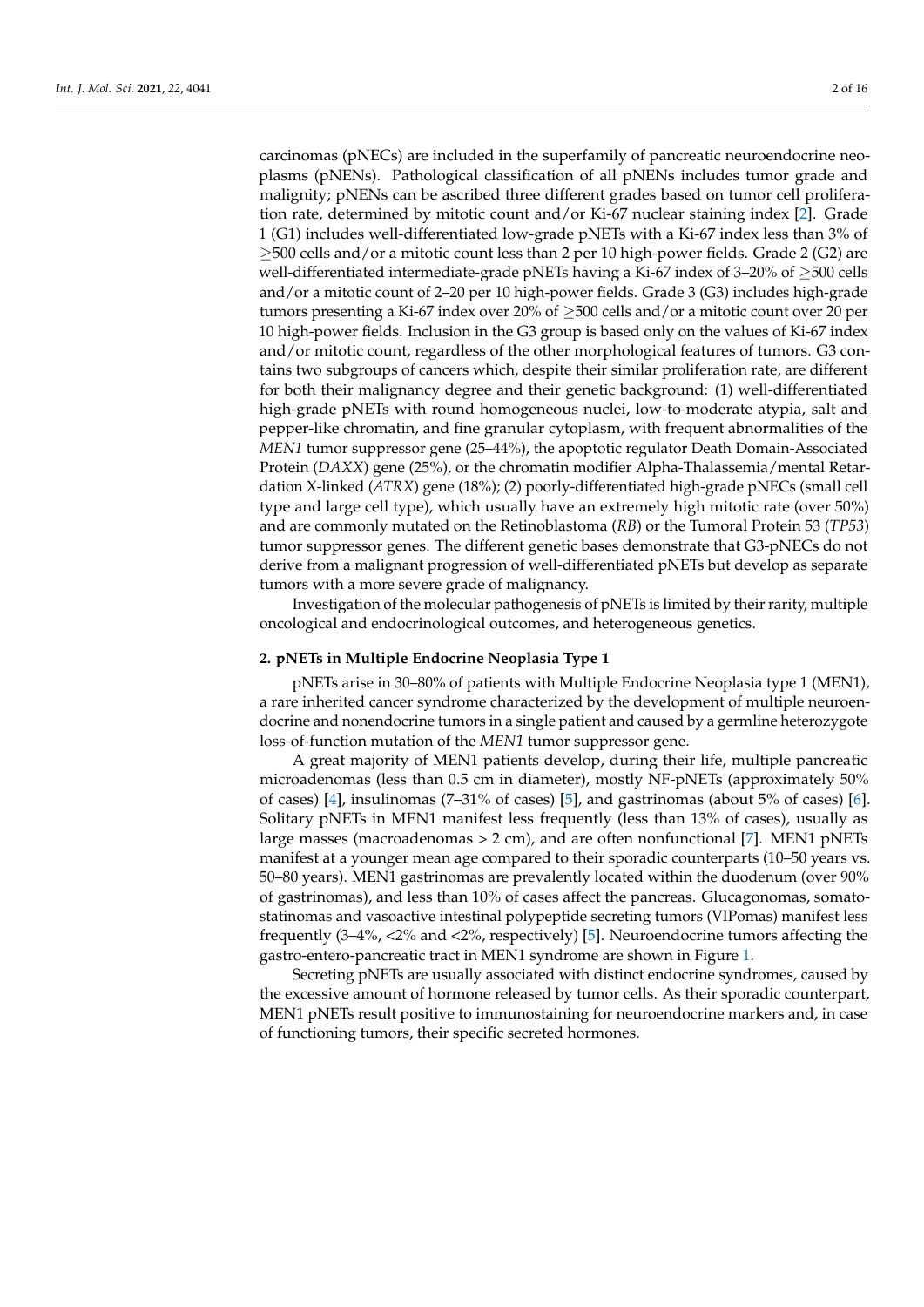<span id="page-2-0"></span>

**Figure 1.** Neuroendocrine tumors of the gastro-entero-pancreatic tract associated with MEN1 syn-**Figure 1.** Neuroendocrine tumors of the gastro-entero-pancreatic tract associated with MEN1 syndrome. Prevalence of these tumors in MEN1 patients is indicated between brackets. Type 2 gastric drome. Prevalence of these tumors in MEN1 patients is indicated between brackets. Type 2 gastric neuroendocrine tumors develop in MEN1 patients, as a consequence of Zollinster–Ellison synneuroendocrine tumors develop in MEN1 patients, as a consequence of Zollinster–Ellison syndrome (ZES) from duodenal and/or pancreatic gastrinomas; to date, little is known about the true prevalence of these gastric neuroendocrine lesions in MEN1 patients. Jensen et al. [\[5\]](#page-13-2) indicated a prevalence of 7–35%. Recently, Manoharan et al. [\[8\]](#page-13-5) demonstrated that type 2 gastric neuroendocrine tumors occur only in MEN1 patients with ZES, and less frequently than previously reported (5.3% of the total of MEN1 patients and 12.5% of MEN1 patients with ZES).

MEN1 pNETs follow the same three-grade WHO classification and they usually present a slow growth rate, with an estimated doubling time of 5–10 years [\[9\]](#page-13-6). However, executive second productions, their executive secretary and in some cases, MEN1-associate pancreatic tumors exhibit a more aggressive behavior<br>in some cases, MEN1-associate pancreatic tumors exhibit a more aggressive behavior than the sporadic forms, with metastasis described in about 23–33% of cases. Tumor size is an important predictive factor of prognosis and overall survival in MEN1 pNETs, mostly for NF-pNETs; tumors larger than 2 cm in diameter have been associated with a high risk of malignancy and metastases development. Even if characterized by a slow disease progression, when compared with the non-endocrine pancreatic cancers and their endocrine sporadic counterpart, and despite the availability of an early genetic and clinical diagnosis and the possibility of praecox surgical intervention, pNETs currently remain the main cause of death among MEN1 patients, with an estimated 10-year survival after diagnosis of NF-pNETs ranging from 23% to 62% [\[10\]](#page-13-7).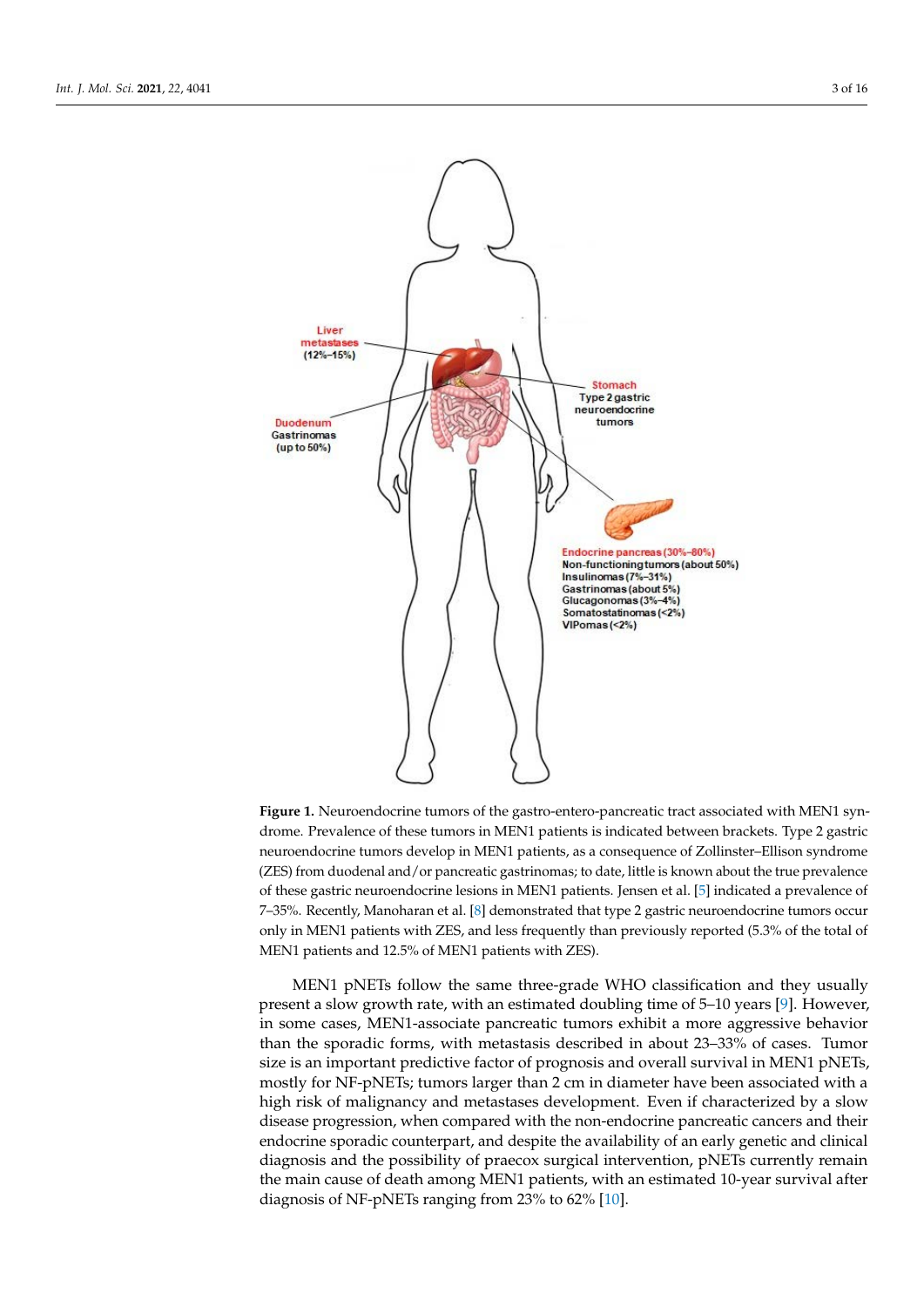Currently, no prognostic factors allow clear identification of MEN1 patients at risk of metastatic cancers, nor to tailor personalized pNET treatment. KI-67 labeling and mitotic count have both been shown to be prognostic in sporadic pNETs [\[11,](#page-13-8)[12\]](#page-13-9), but few data are available for MEN1 pNETs. A study by Conemans et al. [\[13\]](#page-13-10) evaluated, in formalinfixed-paraffin-embedded pNET tissues from 69 MEN1 patients, the prognostic value of Ki-67 labeling index and mitotic rate, according to the WHO grade, with respect to clinical features of the tumors (i.e., tumor size, presence/absence of liver metastases, and time of metastases diagnosis after identification of the primary tumor). They showed that the mitotic count value was associated with the development of metastases only for NF-pNETs, but not for insulinomas, with 80% of metastases occurring in the G2 cancers (mitotic rate 2–20 per 10 high-power fields) and only in 23% of G1 tumors (mitotic rate <2 per 10 highpower fields). No significant association was found between values of the Ki-67 labeling index and metastases development. Moreover, the authors confirmed that tumor size is the main risk factor associated with liver metastases, both for insulinomas and NF-pNETs (in their cohort, the cut off diameter of primary tumor causing metastases was 3 cm, with respect to the 2 cm previously indicated by the guidelines) [\[13\]](#page-13-10).

Unfortunately, it is not possible to predict cancer type development, tumor behavior, or risk of metastases based on the *MEN1* gene mutation. MEN1 patients have a variable clinical expressivity; clinical manifestations, including pNETs, can be different between members of the same family bearing the same *MEN1* mutation, and even between homozygous twins, suggesting that other genetic, epigenetic, and environmental factors can affect MEN1 tumorigenesis and drive individual tumor development and progression.

# **3. Genetics and Epigenetics of MEN1 pNETs**

The exact in vivo mechanisms by which *MEN1* mutations initiate and drive endocrine pancreas tumorigenesis have not yet been fully explained. *Men1*-mutated mouse models have yielded important insights in MEN1-related pancreatic tumorigenesis. Mice bearing a germline heterozygous inactivation of the *Men1* gene are a representative model of MEN1 in humans; these animals developed hyperplasia and/or tumors of the pancreatic beta cells (mainly insulinoma), starting at 8 to 12 months of life [\[14\]](#page-13-11). Tumor lesions are characterized by somatic loss of heterozygosity (LOH) of the *Men1* locus. Somatic genetic analyses of the pancreas have shown that pancreatic islets manifest a pretumor hyperplastic stage in which *Men1* LOH has not yet occurred [\[15\]](#page-13-12). Mice with the conditional homozygous knockout of the *Men1* gene in the whole pancreas developed tumors derived from the neuroendocrine beta cells; no tumors of the exocrine pancreas manifested [\[16\]](#page-13-13). Mice with the conditional homozygous knockout of the *Men1* gene in the alpha cells of the endocrine pancreas did not develop glucagonomas, but they prevalently developed tumors of the beta cells, mainly insulinomas, suggesting that loss of *Men1* functions could induce the trans-differentiation of alpha cells to beta cells, or condition alpha cells to release paracrine signals that lead to increased proliferation of beta cells [\[17,](#page-13-14)[18\]](#page-13-15).

In MEN1 patients, inherited germline heterozygote inactivating mutations of the *MEN1* tumor suppressor gene are responsible for the development of pancreatic multiple adenomas. The first germline mutation is inherited from the affected parent or, very rarely, developed de novo at the embryonic level. The loss of the second copy of the gene, by LOH at the 11q13 locus (over 90% of cases) or, more rarely (about 10% of cases), by the development of an intragenic loss-of-function mutation, happens at the somatic level in neuroendocrine cells, and drives tumor development and progression [\[19\]](#page-13-16). Menin, the protein encoded by the *MEN1* gene, is a key regulator of endocrine cell plasticity, and its loss in these cells is sufficient for tumor initiation.

The *MEN1* gene has been found to be the most common somatically mutated gene in sporadic pNETs (44% of total cases, 30% of NF-pNETs, 7% of insulinomas, 36% of gastrinomas, 67% of glucagonomas, and 44% of VIPomas) [\[9,](#page-13-6)[16\]](#page-13-13), and LOH at 11q13 or somatic *MEN1* mutations manifest in up to 46% of these tumors (about 39% of NF-pNETs and 15–20% of gastrinomas and insulinomas), independent of the tumor stage [\[20](#page-13-17)[–22\]](#page-13-18).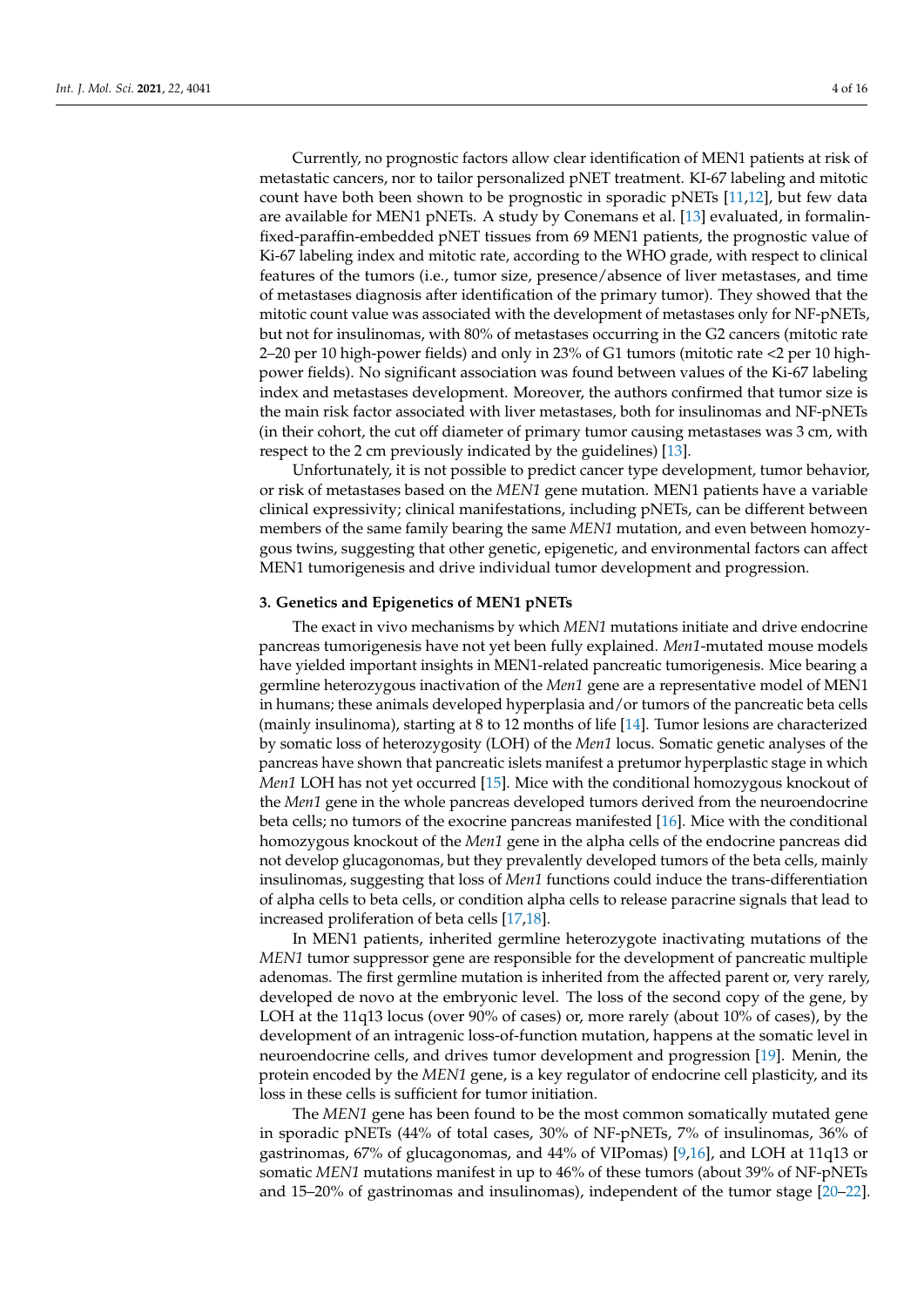Moreover, subcellular localization of menin is altered in about 80% of sporadic pNETs [\[23\]](#page-13-19). All these data confirm the key role that loss of function of menin has in neuroendocrine pancreas tumorigenesis, both for sporadic and syndromic inherited forms.

Menin is a ubiquitously expressed protein of 610 amino acids, primarily located in the nucleus, thanks to the presence of three nuclear localization signals (NLSs) in the C-terminal region. The nuclear localization is fundamental to exert its biological and antitumor functions, such as regulation of DNA replication and repair, histone methylation and acetylation, DNA methylation, positive or negative control of gene expression, cell signaling, control of cell cycle and cell growth, control of apoptosis, and regulation of cell mobility and adhesion. Most *MEN1* mutations, in sporadic and syndromic pNETs, appear to alter/remove the region of the gene involved in the nuclear localization. Immunostaining of menin in tumor specimens has shown a low-to-absent presence of the protein in the nucleus, compared to normal tissue [\[23\]](#page-13-19). Menin has been shown to be located mainly in the nucleus of nongrowing cells or, conversely, in the cytoplasm in dividing cells.

This protein lacks any sequence and/or motif similarity to any known proteins and this makes it difficult to understand its mechanisms of activity as a tumor suppressor gene. To date, direct or indirect interactions have been demonstrated with over 50 different protein partners of known functions, mostly transcription factors and epigenetic regulators.

The absence of a clear genotype-phenotype association in MEN1 syndrome reinforces the hypothesis that the *MEN1* mutation is responsible for the penetrance and development of the syndrome; however, other cofactors, such as epigenetic mechanisms and environmental influences, could drive individual tumorigenesis, even in presence of the same *MEN1* mutation. Alteration of epigenetic mechanisms, consequent to loss of menin activity, which modify gene expression, seems to have a key role in development and progression of MEN1 pNETs.

Epigenetic mechanisms identified to date that are altered by menin loss are reported in Table [1.](#page-4-0)

<span id="page-4-0"></span>

| Epigenetic<br>Mechanism  | <b>Consequence of Loss of</b><br><b>Menin Function</b> | Effect                                                                                                    | Role in MEN1 pNET Tumorigenesis                                                                                                                             |
|--------------------------|--------------------------------------------------------|-----------------------------------------------------------------------------------------------------------|-------------------------------------------------------------------------------------------------------------------------------------------------------------|
| Histone 3<br>methylation | Loss of H3K4me3 and<br>increase of H3K27me3            | Downregulation of target<br>gene expression mainly linked<br>to beta cell endocrine function<br>(IGF2BP2) | Development of functioning tumors of<br>the beta cells of the pancreas                                                                                      |
| Histone 3<br>methylation | Loss of H3K9me3                                        | Overexpression of MME gene                                                                                | Increased and uncontrolled growth of<br>neuroendocrine cells. Risk of liver<br>metastases                                                                   |
| Histone 4<br>methylation | Loss of the PRMT5-mediated<br>H4R3me2                  | Expression of GAS1 gene and<br>subsequent activation of the<br>Hedgehog signaling                         | Upregulation of tumor cell growth at<br>beta islets                                                                                                         |
| DNA methylation          | Hypermethylation of CpG at<br>CASP8 gene promoter      | Repression of CASP8 gene<br>expression                                                                    | Prevention of apoptosis of tumor cells                                                                                                                      |
| DNA methylation          | Hypermethylation of CpG at<br>RASSF1 gene promoter     | Repression of RASSF1 tumor<br>suppressor gene expression                                                  | Loss of cell cycle arrest and promotion of<br>cell growth                                                                                                   |
| DNA methylation          | Hypermethylation of CpG at<br>MGMT gene promoter       | Repression of <i>MGMT</i> gene<br>expression                                                              | Loss of the protective action of the<br>O-6-methylguanine-DNA-<br>methyltransferase against exogenous<br>alkylating agents, which are potent<br>carcinogens |

**Table 1.** Epigenetic mechanisms involved in MEN1-related pNET tumorigenesis.

IGF2BP2 = Insulin-like Growth Factor 2 mRNA Binding Protein 2; MME = Membrane Metallo-Endopeptidase; PRMT5 = Protein Arginine Methyltransferase 5; GAS1 = Growth Arrest Specific 1; CASP8 = caspase 8; RASSF1 = Ras Association Domain Family Member 1; MGMT = O-6-Methylguanine-DNA Methyltransferase.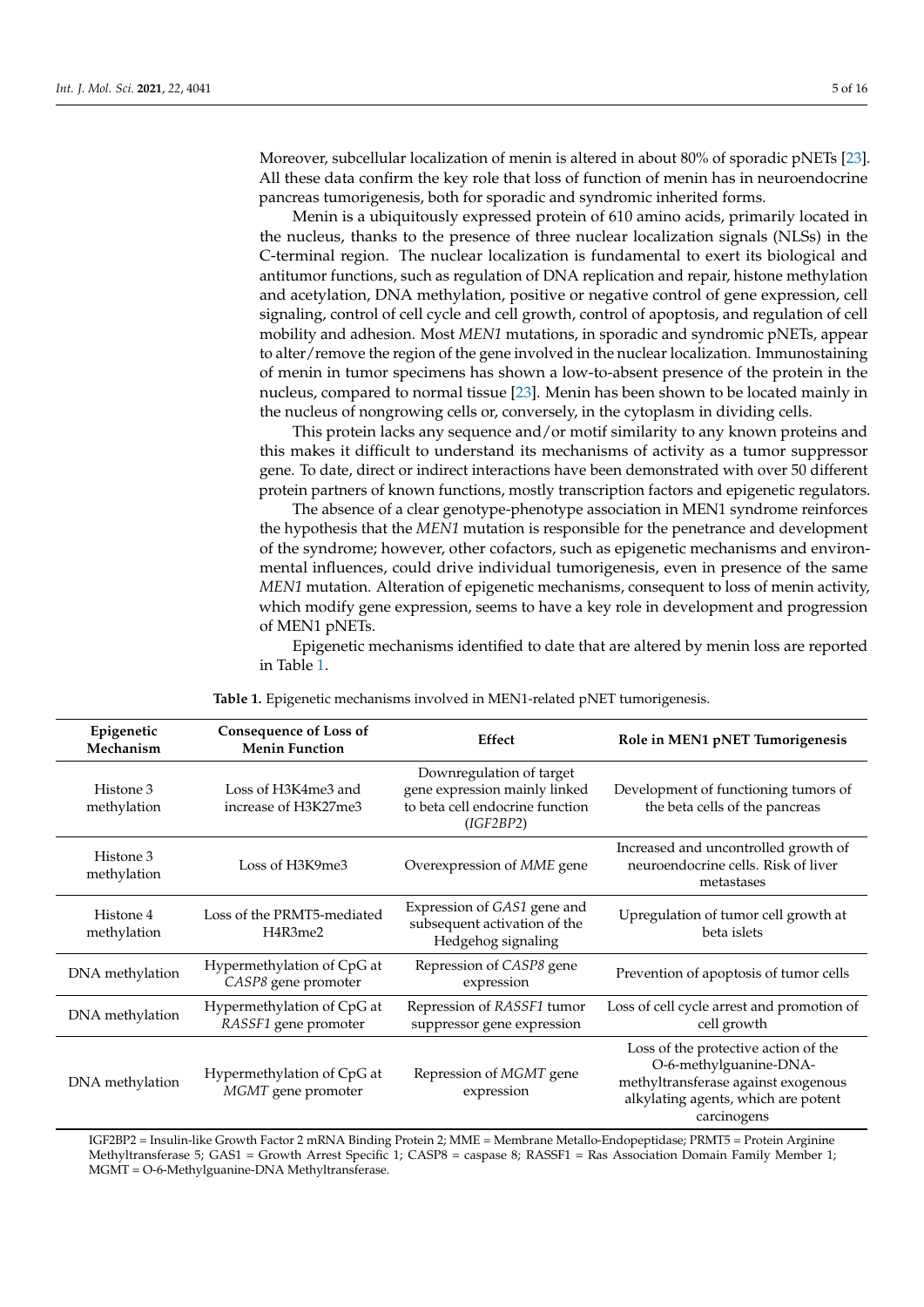One of the menin interacting partners is DAXX, a pleiotropic protein acting as a transcriptional repressor, being a component of the chromatin remodeling complex and involved in the regulation of apoptosis and maintenance of the stable telomere length. Since *MEN1*, *DAXX*, and *ATRX*, which were all found to be mutated in a large percentage of pNETs, are all involved in the control of the correct chromatin remodeling, it can be hypothesized that the pNET tumorigenesis, both in sporadic and MEN1-related forms, could be regulated by an altered control of gene expression via this epigenetic mechanism. Mutations in *DAXX* or *ATRX* have been associated, in sporadic pNETs, with alternative lengthening of telomeres (ALT), a telomerase-independent process that is activated in tumor cells to prevent telomere shortening during cell proliferation and avoid senescence of proliferating cells [\[24\]](#page-13-20). In a study by Cejas et al. [\[24\]](#page-13-20), ALT was found in 48% of sporadic and 25% of MEN1 NF-pNETs, also resulting in it being significantly associated with postoperative distant recurrences. However, although the assessment of ALT status could offer useful postoperative prognostic information for pNETs, the complexity of its laboratory analysis has prevented it from becoming a routine clinical test to tailor postoperative clinical decisions.

Normally, menin and DAXX proteins directly interact with each other and crosstalk to suppress the proliferation of neuroendocrine cells by inhibiting expression of the Membrane Metallo-Endopeptidase (MME). Both menin and DAXX are required to activate the SUV39H1 methyltransferase, which induces the H3K9me3, repressing transcription of target genes associated with growth of neuroendocrine cells, such as *MME*, *GBX2* and *IL6*. The knockout of *Men1* or *Daxx* in mouse embryonic fibroblasts resulted in an increased expression of *Mme, DCN* and *Gria3* genes [\[25\]](#page-13-21). Increased expression of MME has been found in numerous solid cancers, including neuroendocrine tumors, and it has been correlated with large tumor size, a high proliferation rate and presence of metastases, as well as with a higher risk of liver metastasis from colon cancer [\[25\]](#page-13-21). Therefore, restoring the correct function of SUV39H1, repressing *MME* expression, or directly inhibiting MME protein, may be effective approaches for treatment of pNETs missing function of menin, DAXX, or both. Treatment of the rat insulinoma cell line, INS-1, knocked out for *Men1* or *Daxx*, with Thiorphan, an MME inhibitor, was shown to repress cell proliferation at different time points in a dose-dependent manner [\[25\]](#page-13-21), indicating this small molecule as a promising drug for the control of tumor growth in pNETs with *MEN1* and/or *DAXX* mutations.

Gene expression or silencing are both epigenetically regulated by the level of methylation/demethylation of lysine residues of histone 3 (H3). The trimethylation of H3 on the lysine 4 residue (H3K4me3) is a common epigenetic mark of actively transcribed genes, while trimethylation on lysine 9 and 27 residues (H3K9me3 and H3K27me3) are both associated with transcriptional inhibition. Wild-type menin has been shown to induce the H3K4me3, presumably via its direct interaction with Mixed Lineage Leukemia proteins (MLL1/KMT2A and MLL2/KMT2B), two histone lysine methyltransferases (KMTs) that possess intrinsic H3K4 methyltransferase activity [\[26\]](#page-13-22). To elucidate the role of H3K4me3, mediated by the menin-methyltransferase complexes, during the pNET tumorigenesis, Lin et al. [\[27\]](#page-14-0) evaluated, in vivo, the H3K4me3 and H3K27me3 signals in the beta-islets of 2-month-old mice bearing a germinal conditional homozygous knockout of the *Men1* gene in the pancreas beta cells, with respect to control RIP-Cre mice. The integrative analysis of H3K4me3 and H3K27me3 levels, and of gene expression profiles via the unbiased chromatin immunoprecipitation, coupled with next-generation sequencing, showed that the absence of menin correlated with the loss of H3K4me3 and a mirrored increase of H3K27me3, at promoters of a specific set of target genes, which resulted in downregulation of gene expression. Many of these target genes were linked to type 2 diabetes and beta cell functions, with the Insulin -like Growth Factor 2 mRNA Binding Protein 2 (*Igf2bp2*) gene, encoding the insulin-like growth factor 2 mRNA binding protein 2, being one of the most downregulated by the H3K4me3 loss. Moreover, Lin et al. [\[27\]](#page-14-0) evaluated in mice how H3K4me3 and H3K27me3 signals changed over time, at 2, 6, and 12 months of age, at the promoter of the *Igf2bp2* during the *Men1*-knockout-driven beta-islet tumorigenesis. The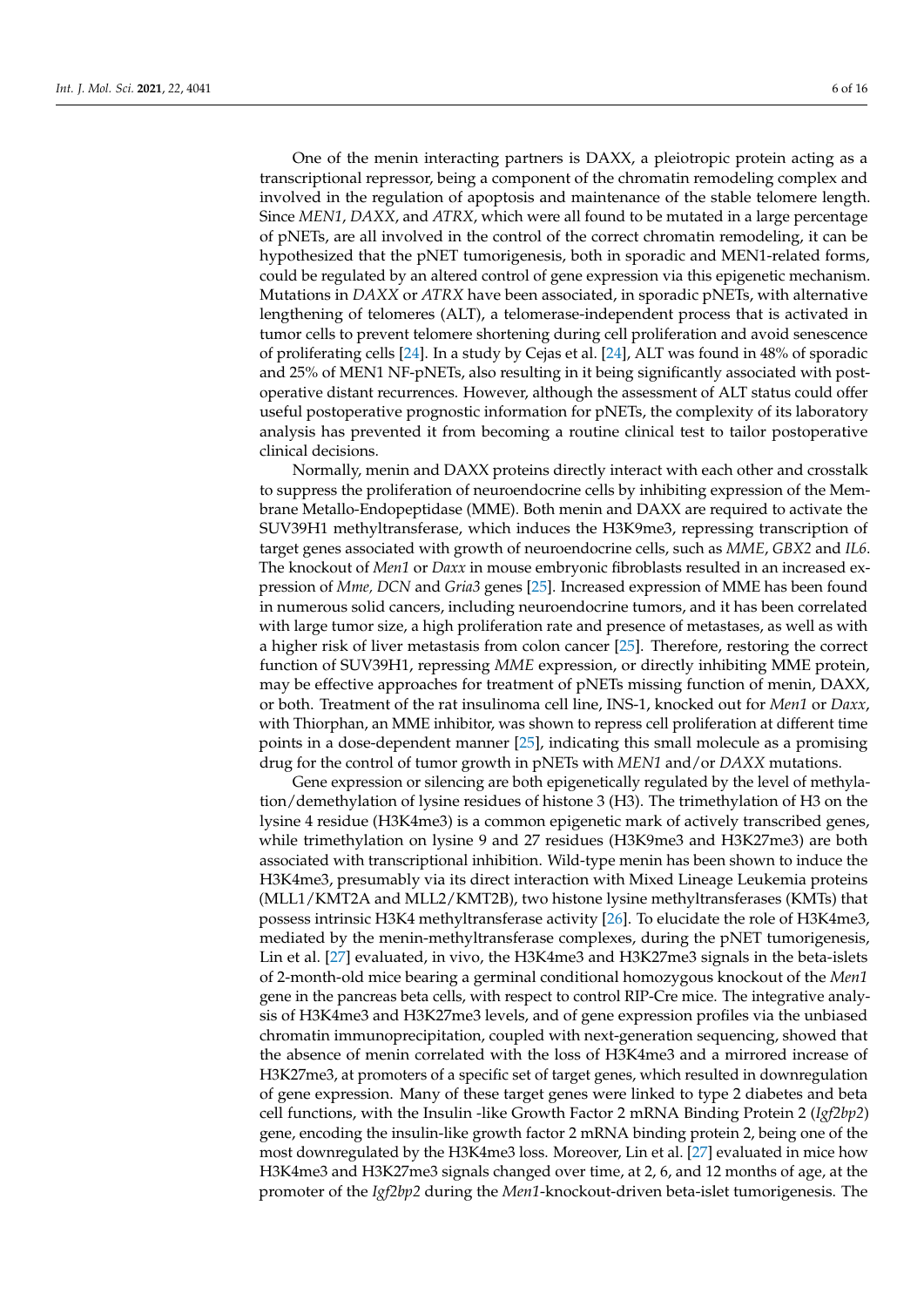H3K4me3 signal was reduced at 2 months of age in *Men1*-deficient beta islets with respect to those of control mice. At 6 and 12 months, H3K4me3 signal was reduced with respect to 2 months, both for *Men1* mutated and control islets. Conversely, H3K27me3 showed an inverse occupancy of *Igf2bp2* promoter over time, with no detectable signal at 2 months in *Men1* mutated beta islets and a strong and progressive increase at 6 and 12 months. Other gene promoters (i.e., *Gata6* and *Otxr*) showed a similar inverse pattern of H3K4me3 and H3K27me3 signals during the progression of beta islet tumorigenesis.

These altered epigenetic mechanisms (loss of H3K4me3 and gain of H3K27me3), subsequent to menin absence/reduction, which appear to drive the MEN1-associated beta cell tumorigenesis, can be reversed by inhibiting/silencing the H3K4me3 demethylase Rbp2, suggesting this enzyme as a possible target of an early-stage epigenetic therapy for tumors of the beta cells in MEN1 patients [\[27\]](#page-14-0).

Normally, menin suppresses Hedgehog (Hh) signaling, a pro-proliferative pathway, via its direct interaction and activation of the protein arginine methyltransferase 5 (PRMT5), which, thus, methylases histone 4 on the arginine 3 residue (H4R3me2), repressing gene expression at the promoter of the Growth Arrest Specific 1 (*GAS1*) gene [\[28\]](#page-14-1). GAS1 is a key factor for the binding of the Sonic hedgehog (Shh) ligand to its receptor PTCH1, a 12-pass transmembrane protein that is the major receptor for mammalian Hh signals. When Shh binds PTCH1, the receptor loses its suppression activity on the transmembrane protein Smoothened (SMO), resulting in the activation of Hh signaling and subsequent transcription of target genes, including pro-proliferative genes [\[29\]](#page-14-2). Gurung et al. [\[30\]](#page-14-3) demonstrated, in murine MEN1 pNETs of beta islets, that the loss of menin function results in an increased expression of *Gas1* and *Ptch1,* and enhances the SMO-mediated activation of Hh signaling, leading to tumor cell growth. In the same study [\[30\]](#page-14-3), the authors tested the effect of a 4-week treatment with the Hh signaling inhibitor GDC-0449 (SMO inhibitor) on 8-month-old *Men1*-mutated mice with insulinomas, showing a reduction of proliferation of beta cells of approximately 60% and a reduction of circulating levels of insulin. At molecular level, treatment with GDC-0449 induced, in the beta islets, a reduction of *Ptch1* expression, with respect to *Men1* mutated mice treated with a control vehicle. In conclusion, GDC-0449 was shown to effectively suppress both proliferation of MEN1 tumor beta cells in vivo and reduce insulin secretion by insulinomas, revealing itself to be a promising therapy against MEN1 insulin-secreting pNETs. In general, the menin/PRMT5/Hedgehog signaling pathway and its molecular actors are potential targets for the treatment of MEN1 pNETs [\[31\]](#page-14-4).

These menin-regulated pathways with potential role in pNET tumorigenesis are depicted in Figure [2.](#page-7-0)

In addition, since *MEN1* inactivating mutations are known to affect DNA methylation, a significant role of this epigenetic mechanism is suggested in the development and progression of tumors in *MEN1*-mutated neuroendocrine cells of the pancreas, both in the syndromic form and in sporadic pNETs with somatic biallelic inactivation of the *MEN1* gene. The reversible methylation of CpG islands in promoter/enhancer regions is an epigenetic dynamic mechanism, controlled by methylating and demethylating enzymes, commonly regulating gene expression. The hypermethylation of promoters, which silences the expression of tumor suppressor genes, and the genome-wide hypomethylation, which leads to DNA instability, are common hallmarks of cancer. Whole-genome analysis of DNA methylation has shown the presence of hypermethylation in MEN1-associated pNETs with respect to VHL-mutated and sporadic pNETs [\[32\]](#page-14-5), in association with a significantly higher number of hypermethylated CpG islands and downregulated genes. Interestingly, pNETs with *ATRX*, *DAXX*, or *MEN1* mutations showed common DNA methylation signatures, similar to those of the alpha cells of the pancreas, and different from pNETs without mutations of these three genes [\[33\]](#page-14-6).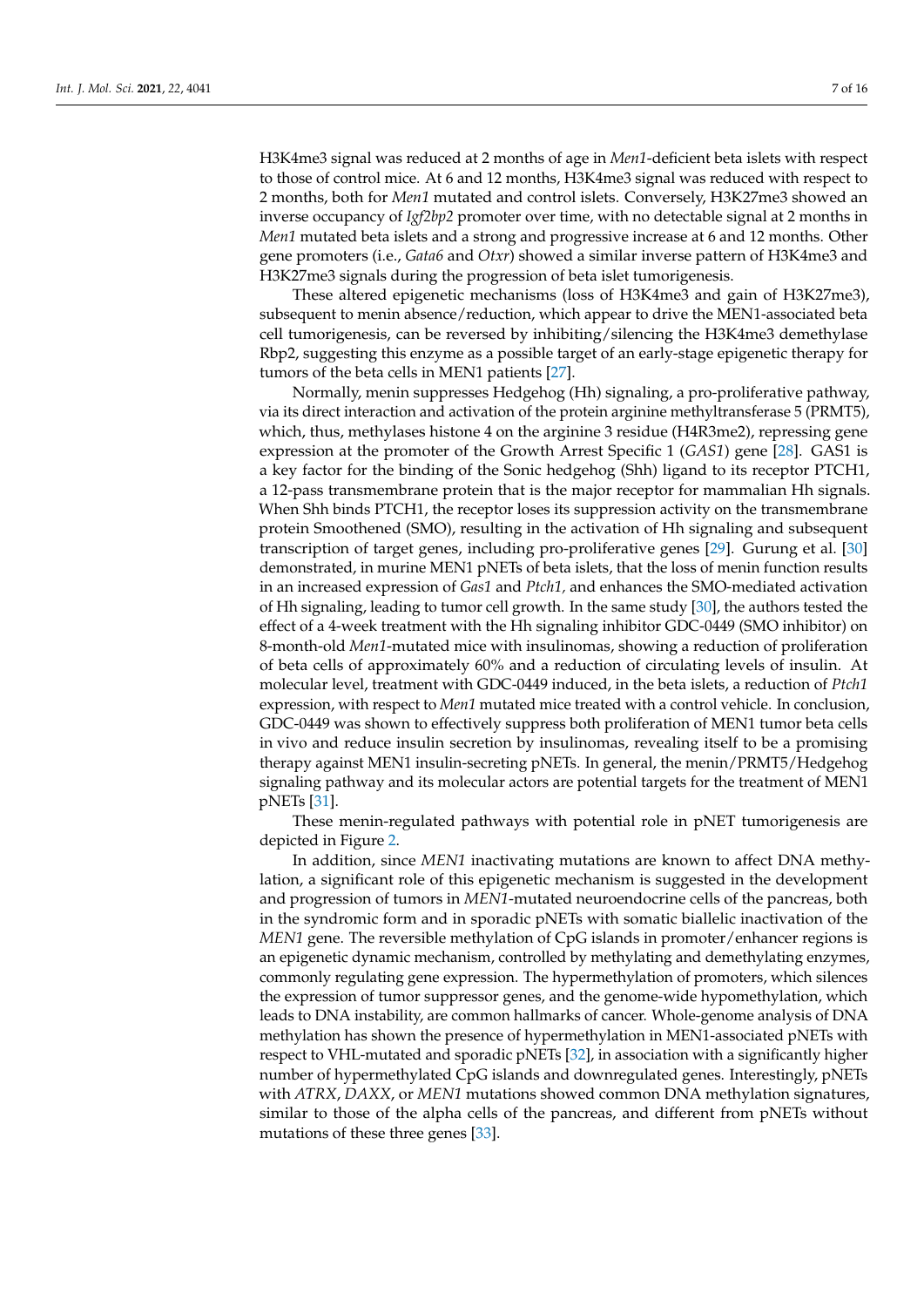<span id="page-7-0"></span>

**Figure 2.** Schematic representation of menin-regulated pathways with a potential role in pNET tumorigenesis. Wild-type menin acts as a tumor suppressor for pNET development. It plays a role in chromatin remodeling and genomic stability and, via its direct interaction with the MLL1/MLL2 and DAXX-ATRX complexes, in histone methylation-driven gene transcription, and negatively regulates cell proliferation. Loss of wild-type menin results in an uncontrolled cell growth, leading to tumor development. The red X marks indicate the inhibition of a biological process (i.e., gene transcription, cell proliferation)

A study by Conemans et al. [\[34\]](#page-14-7) evaluated the DNA methylation profile in the promoters of 56 tumor suppressor genes between 61 formalin-fixed-paraffin-embedded MEN1 pNET specimens and 34 sporadic pNET tissues, and between different subgroups of MEN1 pNETs. The hypermethylation of CpG sites was confirmed to be a common event, both in sporadic and MEN1 tumors. The cumulative methylation index (CMI) showed no significant difference between MEN1 and sporadic pNETs, but it resulted in significantly higher, among MEN1 NF-pNETs, tumors larger than 2 cm and liver metastatic cancers. This result suggests CMI as a possible prognostic factor for malignancy in MEN1 NF-pNETs, a direct role of this epigenetic modification in the malignant progression of these tumors, and that hypermethylation of promoters could be a therapeutic target in MEN1 patients with advanced NF-pNETs. The analysis of frequency and level of promoter methylation of single genes resulted: (1) in significantly more frequent and higher for the caspase 8 (*CASP8*) gene in MEN1 pNETs than in the sporadic counterpart, and higher in MEN1 pNETs and sporadic pNETs negative for menin staining with respect to sporadic pNETs retaining wild-type menin expression; (2) in significantly higher for the Ras Association Domain Family Member 1 (*RASSF1*) tumor suppressor gene in MEN1 insulinomas than in MEN1 NF-pNETs; and (3) in significantly more frequent for the O-6-Methylguanine-DNA Methyltransferase (*MGMT*) gene in MEN1 NF-pNETs than in MEN1 insulinomas.

Hypermethylation of *CASP8* promoter appears to be a hallmark of menin loss in pNETs. Wild-type menin induces the H3K4me3, which has been shown to counteract the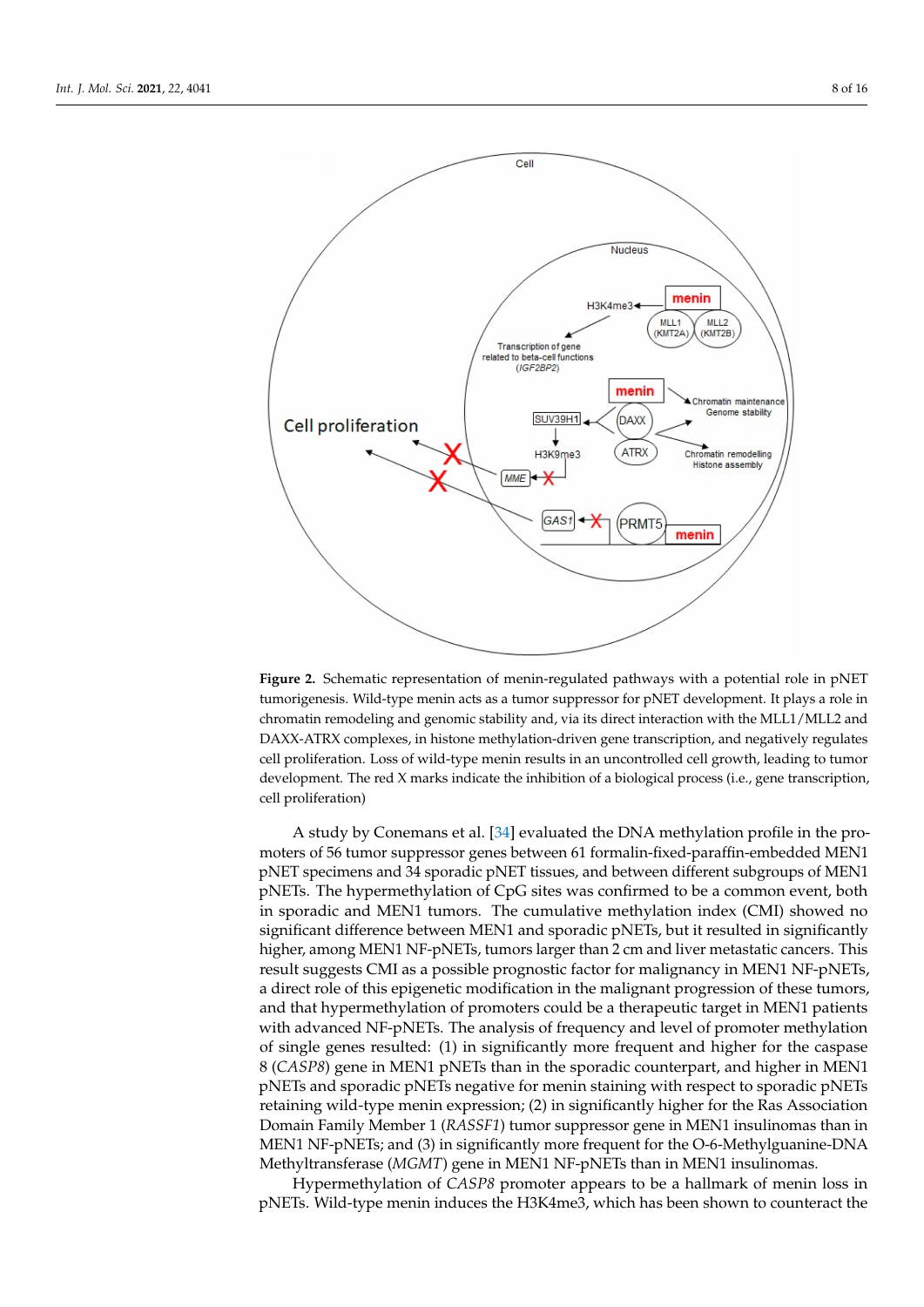activity of DNA methyltransferase by protecting the CpG islands from DNA methylation, thus, preventing the methylation of the *CASP8* promoter. The *CASP8* gene encodes the caspase 8 protein, which activates apoptosis; the hypermethylation of *CASP8* promoter, consequent to the loss of menin function and H3K4me3, silences the expression of the gene and may have a role in development and progression of *MEN1*-mutated pNETs by preventing apoptosis of tumor cells, as previously described in other human tumor types [\[35\]](#page-14-8). In this light, the block of methylation of *CASP8* promoter or, alternatively, the restoration of H3K4me3, could be possible epigenetic therapeutic approaches in pNETs with homozygote *MEN1* mutations.

The promoter of *RASSF1,* a tumor suppressor gene involved in induction of cell cycle arrest, has been reported to be hypermethylated, and inactivated, in 63–83% of sporadic pNETs (mostly NF-pNETs), and in 99% and 97% of MEN1 pNETs for *RASSF1\_2* and *RASSF1\_1*, respectively [\[34\]](#page-14-7).

The hypermethylation of *MGMT* promoter has been described in about 40% of sporadic pNETs, 44.7% of MEN1 NF-pNETs, and only 8.3% of MEN1 insulinomas [\[34\]](#page-14-7). *MGMT* gene encodes the O-6-methylguanine-DNA-methyltransferase, a DNA repairing enzyme that removes the guanine-alkyl group added by alkylating agents, such as temozolomide, providing cells with defense against mutagenesis and toxicity from alkylating agents. Loss of O-6-methylguanine-DNA-methyltransferase activity may favor the carcinogenetic action of exogenous alkylating agents and promote tumor development. On the other hand, the presence of *MGMT* promoter hypermethylation in a percentage of MEN1 NF-pNETs could increase their sensitivity and responsiveness to treatment with temozolomide and other alkylating agents; evaluation of methylation status of the *MGMT* promoter in tumor biopsies may serve as a predictive pharmacoepigenetic biomarker of response to chemotherapeutic alkylating molecules in MEN1 patients with advanced NF-pNETs.

Hypermethylation of promoters of *RASSF1* and *MGMT* genes appears to be an epigenetic marker of MEN1 insulinomas or MEN1 NF-pNETs, respectively, suggesting that they could be promising selective therapeutic targets for these two types of pancreatic tumors. DNA hypermethylation, associated with pNET tumorigenesis, could be blocked by directly inhibiting DNA methyltransferases (DNMTs).

Noncoding RNAs (ncRNAs) are a class of epigenetic factors regulating gene expression, whose role has been investigated in MEN1 tumorigenesis. They include long noncoding RNAs (over 200 nucleotides in length) and short noncoding RNAs (less than 30 nucleotides). Among the short noncoding RNAs, microRNAs (miRNAs), a class of negative regulators of gene expression at the post-transcriptional level, are important actors in the regulation of numerous biological processes, and the altered expression/activity of some of them has been associated with the development of various human malignancies. Vijayaraghavan et al. [\[36\]](#page-14-9) showed, in vitro, on MIN6 mouse insulinoma cells and βlox5 immortalized human beta-cell lines, that the miR-24 directly decreases menin levels via a feedback loop between *MEN1*-miR-24-menin, similar to that previously shown in parathy-roid tissues from MEN1 patients [\[37\]](#page-14-10). This mechanism of menin epigenetic silencing is suspected to mimic the "second somatic hit" of *MEN1* inactivation and trigger tumor development in neuroendocrine cells not yet manifesting the LOH at the *MEN1* locus [\[37\]](#page-14-10). As a result of increased miR-24 levels, both the pancreas cell lines showed a reduction of menin, p27<sup>kip1</sup> and p18<sup>INK4C</sup> expression [\[36\]](#page-14-9), suggesting that, in the process of MEN1 pNET tumorigenesis, miR-24 may act as a pro-oncogenic factor (oncomir) by directly silencing menin and indirectly promoting cell division. In this light, targeting miR-24 by a specific antisense RNA (antagomir) could restore the normal expression/activity of wild-type menin in pancreas neuroendocrine cells of MEN1 patients still retaining a wild-type copy of the *MEN1* gene.

## **4. Therapy of MEN1 pNETs: Current Approaches and Future Perspectives**

Surgical resection of MEN1 pNETs is employed to alleviate the endocrine syndromes caused by functioning pNETs which cannot be controlled by specific medical therapy, and/or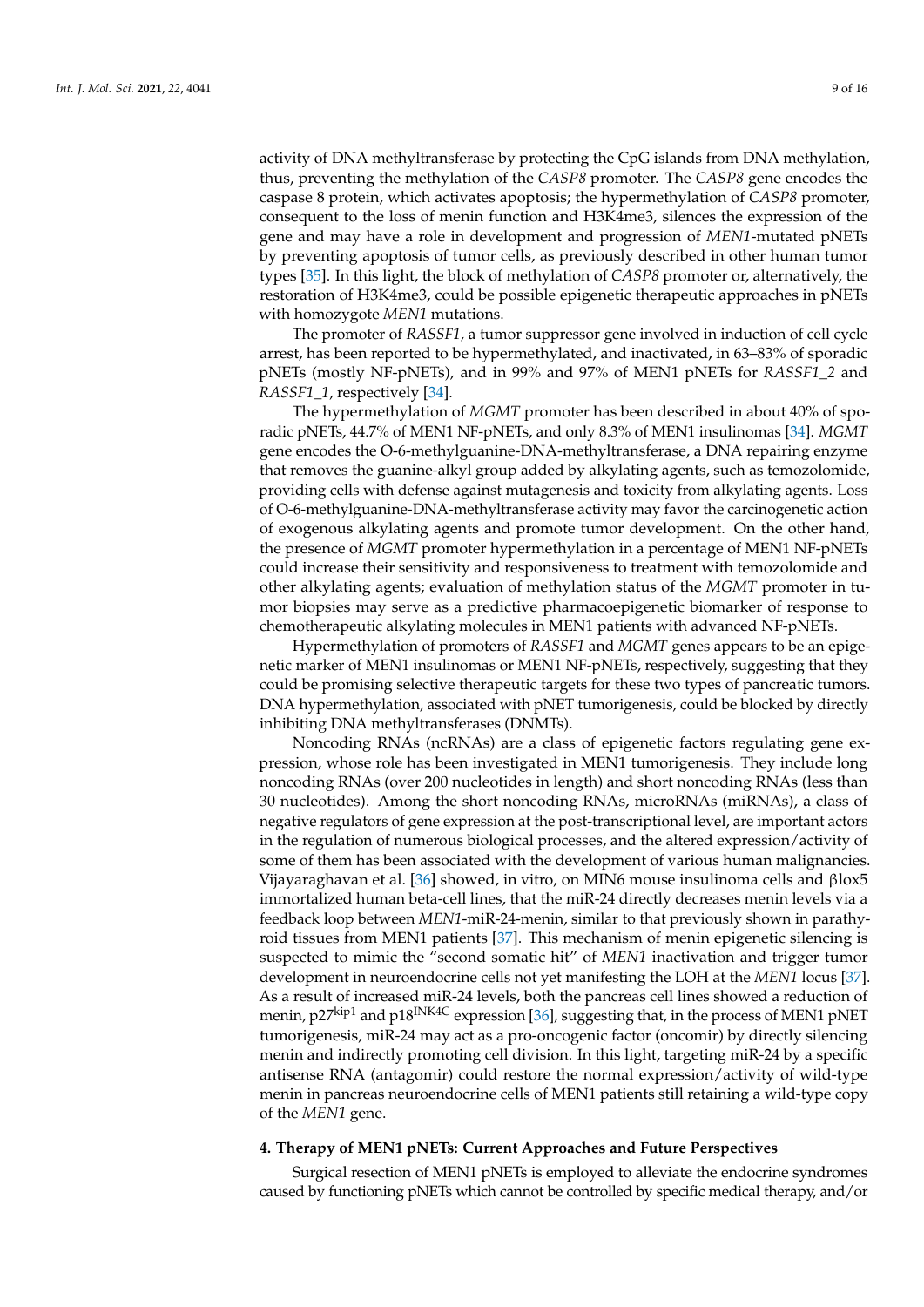to reduce the risk of malignant progression and metastases. Timing and extent of surgery for MEN1 pNETs are still debated, and they vary according to the different types of pNETs to be treated. Gastrinomas are localized almost exclusively in the duodenum, often multiple and of small or microscopic dimensions, so that they can rarely be successfully treated by enucleation or enucleoresection of the duodenal mucosa. They usually require aggressive surgery for resection of the duodenum and part of the pancreas. Surgery for gastrinomas is suggested in the presence of concomitant NF-pNET close to 2 cm in diameter and/or presenting a doubling time of six months or less [\[7\]](#page-13-4). Surgery for insulinoma can range from single tumor enucleation to limited pancreas resection, to resection of half of the pancreas together with enucleation of

of metastases; the suggested dimension cut-off ranges from 1 to 3 cm [\[7\]](#page-13-4). As opposed to sporadic pNETs, the surgical context in MEN1 is complicated by the frequent presence, in a single patient, of multiple tumors of different kinds and dimensions, scattered through endocrine areas of the pancreas and often requiring extensive surgery with the risk of severe postoperative consequences, such as exocrine gland insufficiency and diabetes. The multiplicity of microadenomas usually prevents surgery from achieving the total removal of all tumors and the complete resolution of the disease. Moreover, given the genetic basis of the syndrome, incidence of post-intervention recurrence is common, and more than one surgery can be required during patient's lifetime.

remaining smaller tumors, depending both on size and numbers of tumors [\[7\]](#page-13-4). Surgery for NF-pNETs is mainly guided by tumor size, which has been directly associated with the risk

Medical therapies for MEN1 pNETs are the same as those for pNETs in non-MEN1 patients, despite a lack of formal evaluation in wide cohorts of MEN1 patients, and their effectiveness has been shown only in single case reports or small case series. These therapies aim to control hormone hypersecretion and/or tumor growth, and are classified into pharmacological treatments, which include biotherapies and chemotherapies, and tumor targeted radiotherapy through the peptide receptor radionuclide therapy (PRRT).

Control of gastrinoma-induced hypergastrinemia is performed with antiacid pharmacological therapy, consisting in the administration, alone or in combination, of proton pomp inhibitors (lansoprazole, omeprazole, pantoprazole) and histamine-2 receptor antagonists (cimetidine, famotidine, ranitidine). This antiacid medical therapy also reduces the risk of development and worsening of type 2 neuroendocrine tumors of the enterochromaffin-like cells of the mucosa or submucosa of the stomach.

Biotherapies for pNETs include hormonal treatment with somatostatin analogues (SSAs), and therapies targeted to tumor-specific altered signaling pathways, such as inhibitors of mammalian target of rapamycin (mTOR) and inhibitors of tyrosine kinase receptors (TKRs).

Somatostatin is a hormone able to inhibit the release of other hormones, cell proliferation and angiogenesis. As their sporadic counterpart, MEN1 pNETs overexpress somatostatin receptors (SSTRs), mainly the subtypes 2 and 5 (SSTR2 and SSTR5); gastrinomas, glucagonomas, VIP-secreting tumors and NF-pNETs overexpress SSTR2 in 80–100% of cases, and insulinomas in about 50–70% of cases [\[38\]](#page-14-11). This molecular characteristic, which distinguishes pNETs from healthy pancreas, enables the use of SSAs for both the control of hormone hypersecretion in functioning pNETs and the reduction of cancer growth both for secreting and non-secreting tumors. Long-lasting synthetic SSAs (octreotide and lanreotide) have high affinity for SSTR2, and they have shown long-term safety and effect in reducing pancreatic hormone hyper-secretion (glucagon, gastrin, and VIP), controlling tumor growth in low-grade pNETs (Ki-67  $<$  5%) [\[39\]](#page-14-12), and reducing both size and number of type 2 gastric neuroendocrine tumors after six months of treatment, leading to their complete disappearance after one year [\[40\]](#page-14-13), while they failed to control insulin over-production in a great majority of MEN1 insulinomas [\[38\]](#page-14-11).

A double-blind, placebo-controlled randomized phase IIIb study (PROMID) [\[41\]](#page-14-14) showed that treatment with long-acting octreotide had a good anti-proliferative effect able to double the time to tumor progression—on both functioning and nonfunctioning tumors in patients with well-differentiated metastatic midgut neuroendocrine tumors. The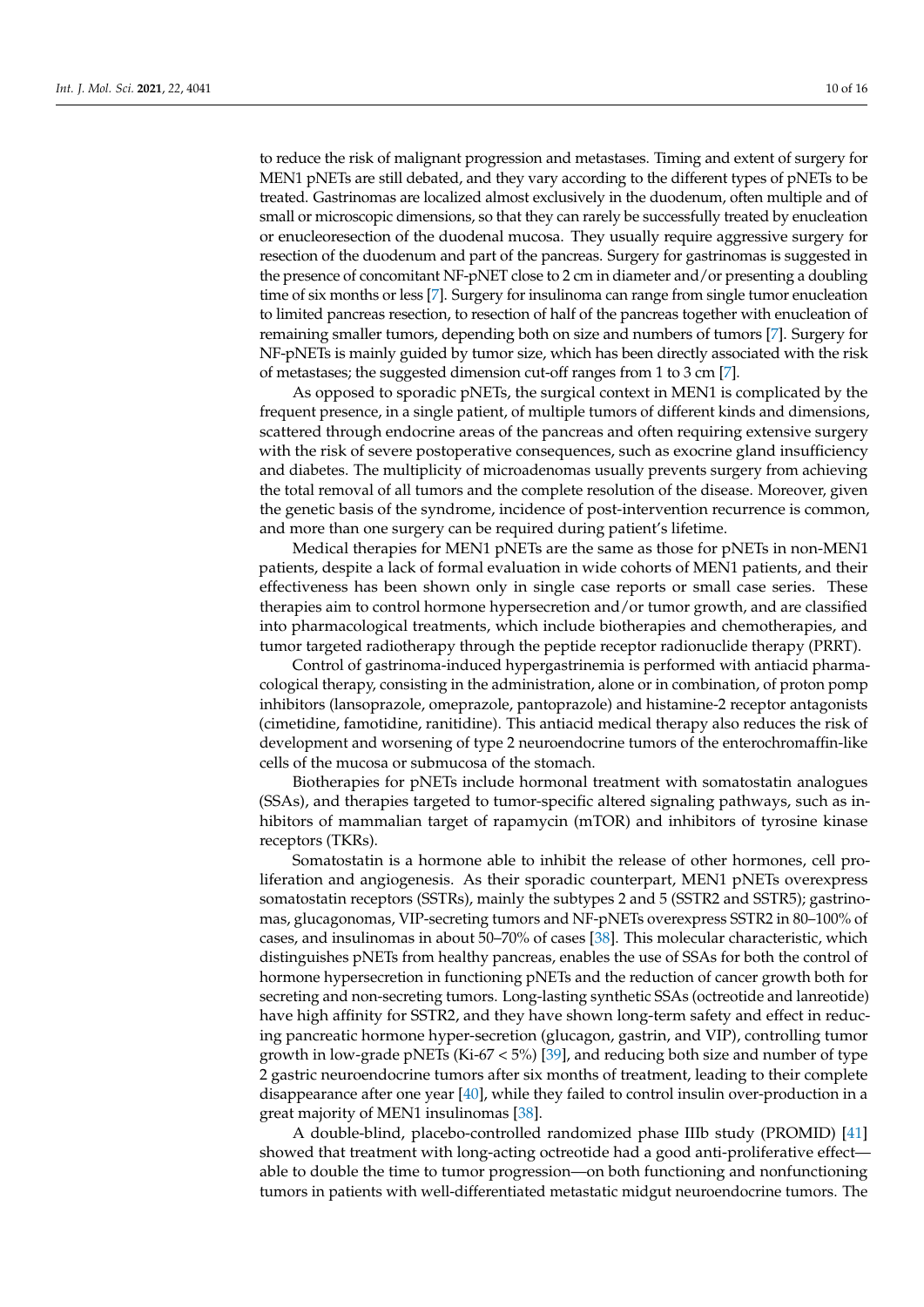CLARINET study [\[42\]](#page-14-15), a randomized, double-blind, placebo-controlled, multinational phase III trial, evidenced safety and efficacy of treatment with the long-acting lanreotide autogel in patients with advanced, well-differentiated or moderately differentiated, nonfunctioning, somatostatin receptor-positive metastatic neuroendocrine tumors of grade 1 or 2 (Ki-67 < 10%). The lanreotide-treated group had a significantly more prolonged progression free survival (PFS) than placebo (18 months vs. median not reached). The estimated rates of PFS at 24 months were 65.1% and 33% in the lanreotide or placebo arms, respectively. Neither of these studies included MEN1 patients.

A retrospective study evaluated the therapeutic effect of 12 to 15-month treatment with long-acting octreotide in 40 MEN1 patients with early-stage duodenum-pancreatic neuroendocrine tumors, reporting a tumor size decrease in 10% of cases, the permanence of a stable disease in 80%, and the progression of disease in 10% of patients [\[43\]](#page-14-16). Moreover, in six patients presenting abnormally increased serum levels of gastrin, insulin or chromogranin A, this treatment induced a significant clinical and hormonal response in 100% of cases, remaining stable over time [\[43\]](#page-14-16).

mTOR signaling commonly regulates cell proliferation; somatic mutations in genes involved in this regulative pathway have been identified in about 15% of pNETs. The mTOR oral inhibitor everolimus increased PFS from 6 to 11 months in patients with advanced neuroendocrine tumors, including pNETs [\[38\]](#page-14-11). However, pNETs from hereditary syndromes, such as MEN1, were under-represented in pivotal phase III trials on everolimus. Whether *MEN1* mutations may be associated with any differential responses to mTOR inhibitor therapy remains to be definitively established. A recent study [\[44\]](#page-14-17) assessed the efficacy of everolimus, in terms of PFS and time to treatment failure (TTF), in a cohort of 31 patients with advanced pNETs, including 6 cases with germline mutations of the *MEN1* gene. Despite the low number of MEN1 patients included in the study, the everolimus treatment showed a higher disease control rate in MEN1 pNETs than in the sporadic counterpart (87.5% vs. 68.4%). Moreover, both PFS and TTF resulted higher, in a median follow-up of 26 months, in patients with germline mutations (including two *VHL*-mutated cases) compared to those with sporadic pNETs (median TTF: 16.1 vs. 9.9 months,  $p = 0.888$ ; median PFS: 33.1 vs. 12.3 months, *p* = 0.383).

pNETs are highly vascular with respect to healthy pancreas, and they frequently express TKRs, such as platelet-derived growth factor receptors (PDGFRs), receptors of the vascular endothelial growth factor (VEGFRs), and insulin-like growth factor 1 receptor (IGF1R). Continuous daily administration of sunitinib, a TKR inhibitor antibody that targets VEGFRs and PDGFRs and blocks angiogenesis, was demonstrated in a phase III study to increase the PFS to 11.4 months, compared to the 5.5 months of the placebo, and to improve both the overall survival and the tumor objective response rate (ORR) in patients with advanced pNETs [\[45\]](#page-14-18). The study population included only 2 MEN1 pNETs, of a total of 171 cases, and both were assigned to the placebo group, making the evidence of efficacy of sunitinib in MEN1 patients inconclusive. A subsequent, open-label, phase IV trial was performed to provide additional information on this sunitinib-treated population [\[46\]](#page-14-19), confirming this drug as an efficacious and safe treatment option in patients with advanced/metastatic, well-differentiated, unresectable pNETs, as previously observed in the pivotal phase III trial [\[46\]](#page-14-19). Recently, the authors combined results of phases III and IV of the sunitinib treatment trial, confirming the efficacy of this TKR inhibitor in the tumor ORR (16.7%), and in improving both the median PFS (12.9 months) and the median overall survival (54.1 months) [\[47\]](#page-14-20). Efficacy and safety of sunitinib treatment for this type of pNET were both confirmed in an open-label, phase II trial on 12 Japanese patients [\[48\]](#page-14-21). Unfortunately, data on sunitinib treatment of MEN1 pNETs are still missing.

Another RTK antibody inhibitor, the pazopanib, was shown in a phase II trial to increase tumor ORR and disease control rate by about 20% and over 75%, respectively, in non-MEN1 patients with metastatic gastro-entero-pancreatic neuroendocrine tumors [\[49\]](#page-14-22).

Chemotherapy in pNETs is administered in case of metastatic tumors, tumors with high proliferative index (Ki-67 > 5% or mitosis over 5/10 per high powered field), tumors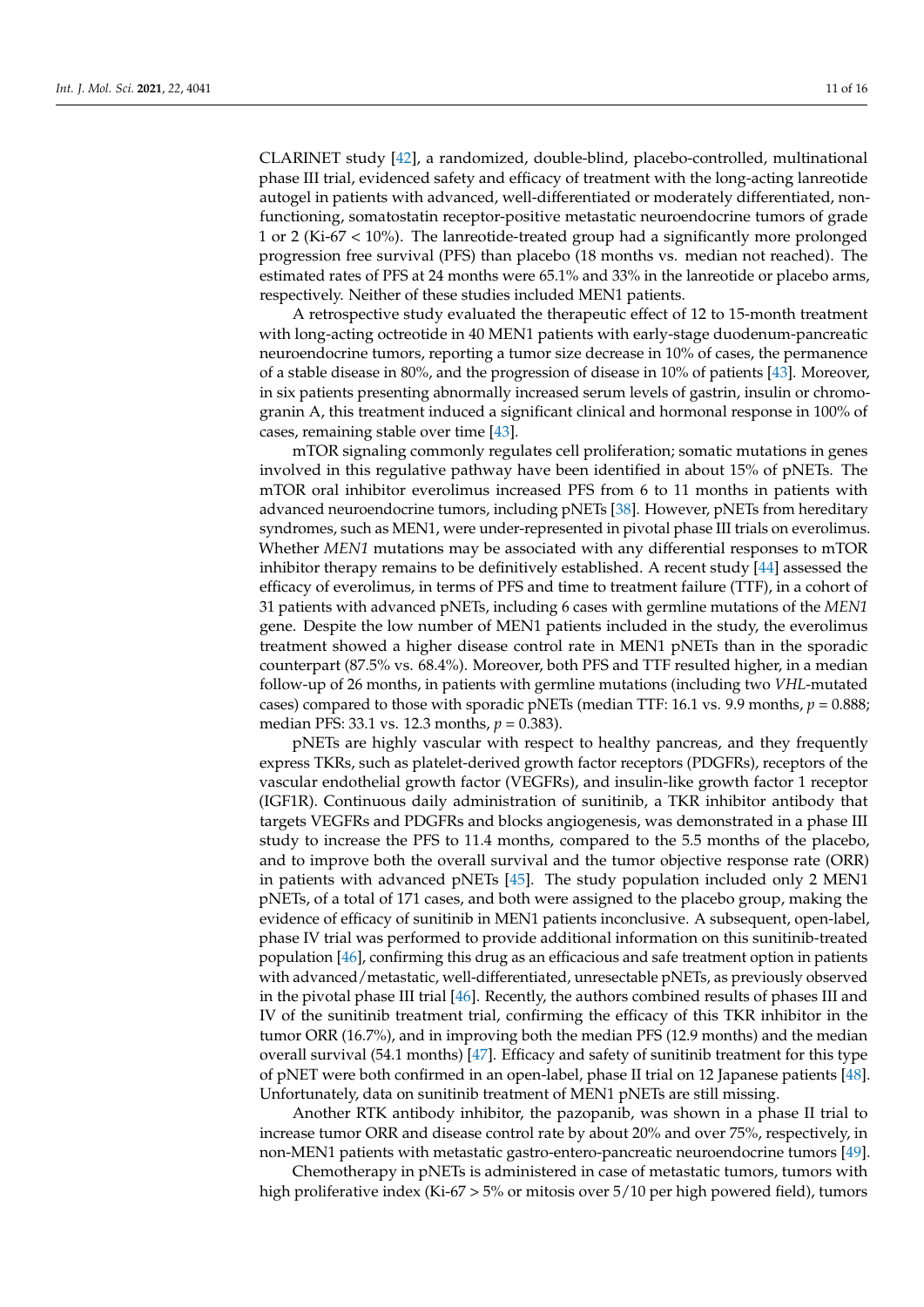presenting a rapid progression, and/or functioning tumors with endocrine symptoms not controlled by biotherapy. Chemotherapy compounds can be classified in five groups, all of them used for the treatment of pNETs: (1) alkylating agents (streptozocin, temozolomide, and cisplatin) which covalently bind to DNA thanks to their alkylating groups, disrupt DNA replication, and induce apoptosis; (2) anti-microtubule agents (etoposide and docetaxel) that disrupt microtubules, preventing the formation of the mitotic spindle required for cell division and blocking cell replication; (3) topoisomerase inhibitors (doxorubicin and irinotecan) that block the activity of topoisomerase enzymes preventing the normal unwinding of DNA that is required during DNA replication or mRNA transcription, and blocking cell growth and gene transcription; (4) antimetabolites [5fluorouracil (5FU) and its prodrugs capecitabine, and gemcitabine], which block enzymes required for DNA synthesis or damage DNA by being directly incorporated, leading to cell apoptosis; (5) cytotoxic antibiotics (actinomycin D, mitomycin C, doxorubicin, and mixoxantrone), which can alkylate DNA or be intercalated into DNA, or generate highly reactive free radicals that damage intracellular molecules, leading, in all cases, to cell apoptosis. A combination of more than one chemotherapy compound showed higher pNET ORR than single drug therapy. No specific trials on MEN1 pNETs are available.

The overexpression of SSTRs is a characteristic of pNET tumor cells that enables the targeted PRRT to selectively deliver cytotoxic doses of a radioactive isotope to the tumor, using SSAs (octreotide, octreotate, dototate, and dotatoc) bound to a α- or β-emitting radioisotope (i.e., <sup>90</sup>Yttrium or <sup>177</sup>Lutetium). After the bound of the radioactive SSA to SSTR and the internalization of the SSA-SSTR complex, the ionizing radiation is released within the cell, causing damage to DNA and inducing cell death. PRRT is usually well tolerated, and the acute side effects are commonly mild. PRRT with  $^{177}$  Lutetium- or  $^{90}$  Yttriumoctreotide has been evaluated in patients with gastro-entero-pancreatic neuroendocrine tumors, reporting a tumor ORR of about 20–60%, a PFS of 20–34 months, and an overall survival of 53 months [\[39\]](#page-14-12). Combination of more than one radionuclide and combination of PRRT with chemotherapy showed an increase in tumor response in patients with advanced neuroendocrine tumors (including pNETs): the combination of <sup>177</sup>Lutetium- and <sup>90</sup>Yttrium increased overall survival [\[50\]](#page-15-0) and the combination of <sup>177</sup>Lutetium-octreotate, capecitabine and temozolomide resulted in a complete or partial response in >50% of the patients [\[51\]](#page-15-1). Main currently employed therapies for MEN1 pNETs are classified and summarized

in Table [2.](#page-11-0)

**Table 2.** Main treatments currently employed for MEN1 pNETs.

#### <span id="page-11-0"></span>**Surgery**

# **Pharmacological therapies**

*Biotherapies*

- Long-lasting somatostatin analogues (octreotide and lanreotide)
- Inhibitors of mammalian target of rapamycin (everolimus)
- Inhibitors of tyrosine kinase receptors (sunitinib)

## *Chemotherapies*

- Alkylating agents (streptozocin, temozolomide, and cisplatin)
- Anti-microtubule agents (etoposide and docetaxel)
- Topoisomerase inhibitors (doxorubicin and irinotecan)
- Antimetabolites (5fluorouracil, capecitabine and gemcitabine)
- Cytotoxic antibiotics (actinomycin D, mitomycin C, doxorubicin and mixoxantrone)
- Combination of more than one chemotherapy compound

## **Tumor targeted radiotherapy**

• Peptide receptor radionuclide therapy with somatostatin analogues (octreotide, octreotate, dototate, or dotatoc) bound to 90Yttrium or <sup>177</sup>Lutetium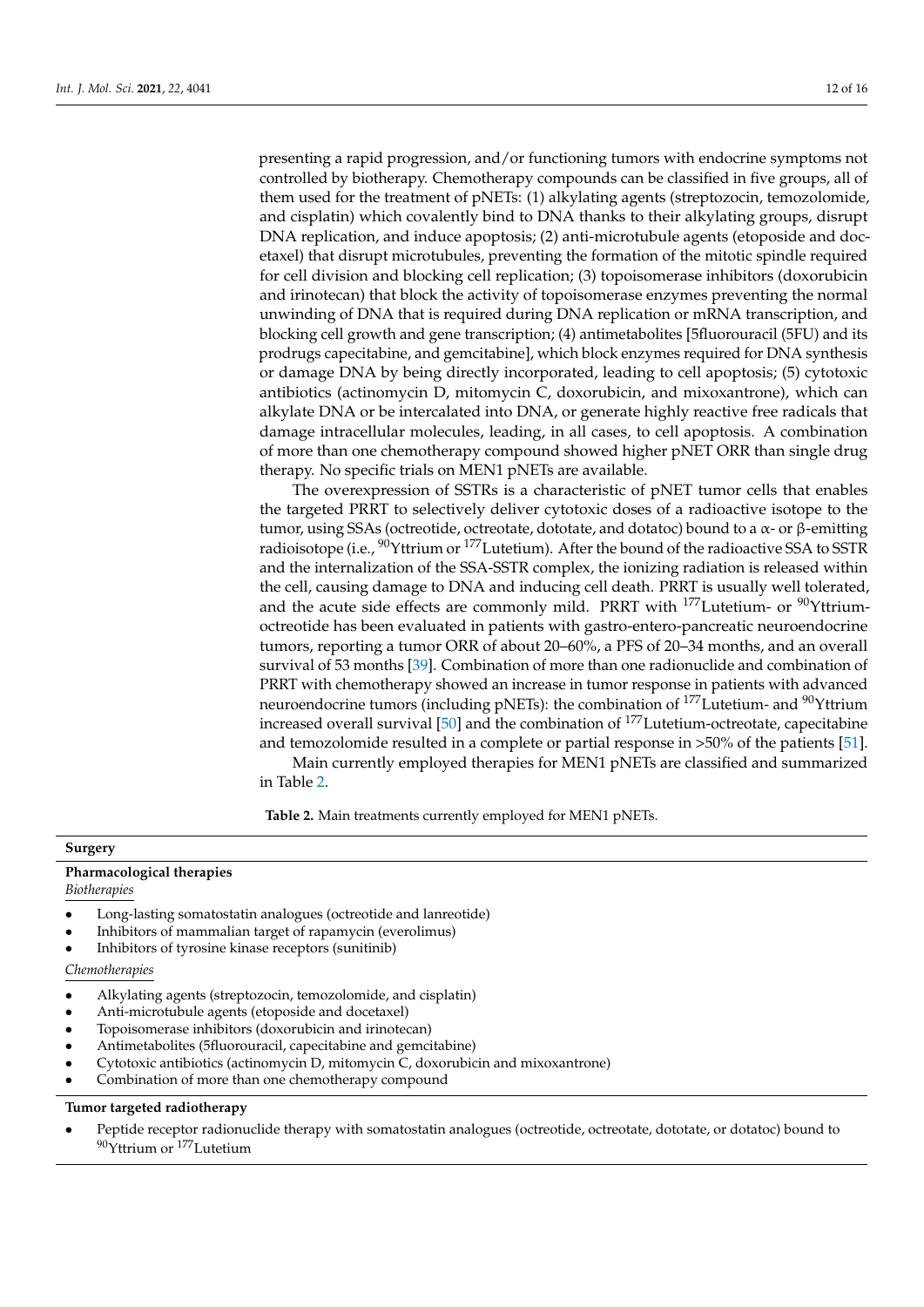Epigenetic changes appear to be a hallmark of MEN1 pNET development and progression; they are reversible modifications, due to altered activity of specific enzymes, that can be pharmacologically targeted to restore normal epigenetic states, blocking prooncogenic pathways and controlling tumor cell growth, hormone over-secretion, and tumor cell dissemination.

A study by Lines et al. [\[52\]](#page-15-2) examined, in vitro, the pharmacological effects of 9 inhibitors that target different components of epigenetic pathways, 5 targeting histone methylation pathways (UNC0638, UNC0642, SGC0946, IOX-1 and UNC1215), and 4 targeting histone acetylation pathways (JQ1, PFI-1, RVX-280 and C464), on the BON1 human pNETderived cell line. JQ1, PFI-1, and IOX-1 reduced BON1 cell proliferation by approximately 75%, 40%, and 57%, respectively. JQ1 appeared to be the most promising and potent drug for treatment of pNETs by enhancing the percentage of senescent BON1 cells and the percentage of BON1 cells in G1 stage of the cell cycle, and by significantly increasing the apoptosis by about 4.5-fold. No studies on these molecules are available on in vitro and/or in vivo models of *MEN1* mutated pNETs.

DNA hypermethylation characterized MEN1-mutated pNETs. Two DNA hypomethylating agents (decitabine and azacytidine) have been approved by the FDA for treatment of specific hematological malignancies; they could be studied as potential therapeutic options for MEN1-associated pNETs that show DNA hypermethylation.

ALT is a pro-oncogenic mechanism applied by a minority of cancers, alternative to the telomerase activation, to prevent the progressive shortening of telomeres during cell replication and avoid the senescence of proliferating tumor cells. ALT-positive cancers usually have a lower mean survival than non-ALT tumors and, in many cases, they appear unresponsive to standard therapies. Since ALT is a unique process that extends telomeres through exploitation of DNA repair machinery, it may present several druggable targets for treatment of ALT-positive tumors, including MEN1 pNETs, where ALT has been found in about 25% of cases. Potential ALT-related therapeutic targets and therapies that may be employed to exploit these new targets have recently been reviewed [\[53\]](#page-15-3). The telomerespecific FISH analysis of human tumor biopsies could help to determine the ALT status and identify patients that could benefit from an ALT-target pharmacological therapy.

Epigenetic-based targeted therapies represent a promising perspective for the medical treatment of MEN1 pNETs. However, several issues and challenges remain to be resolved on the use of these therapies, such as the specific targeting of tumor cells within the affected tissues, to achieve an effective, constant and lost-lasting effect on target cells, and reduce/avoid side effects on healthy cells. Prospective clinical trials on MEN1 pNETs are needed to translate epigenetic drug discovery to patients.

**Author Contributions:** F.M. and F.G. wrote the original draft of the manuscript, prepared tables and figures, and prepared the revised version of the manuscript. F.T. and M.L.B. revised and corrected the original draft, the revised version and the final proof of the manuscript. All authors have read and agreed to the published version of the manuscript.

**Funding:** This research received no external funding.

**Institutional Review Board Statement:** Not applicable.

**Informed Consent Statement:** Not applicable.

**Data Availability Statement:** Not applicable.

**Conflicts of Interest:** All the authors declare that they have no conflict of interest.

## **References**

- <span id="page-12-0"></span>1. Lawrence, B.; Gustafsson, B.I.; Chan, A.; Svejda, B.; Kidd, M.; Modlin, I.M. The epidemiology of gastroenteropancreatic neuroendocrine tumors. *Endocrinol. Metab. Clin. N. Am.* **2011**, *40*, 1–18. [\[CrossRef\]](http://doi.org/10.1016/j.ecl.2010.12.005) [\[PubMed\]](http://www.ncbi.nlm.nih.gov/pubmed/21349409)
- <span id="page-12-1"></span>2. Inzani, F.; Petrone, G.; Rindi, G. The New World Health Organization Classification for Pancreatic Neuroendocrine Neoplasia. *Endocrinol. Metab. Clin. N. Am.* **2018**, *47*, 463–470. [\[CrossRef\]](http://doi.org/10.1016/j.ecl.2018.04.008) [\[PubMed\]](http://www.ncbi.nlm.nih.gov/pubmed/30098710)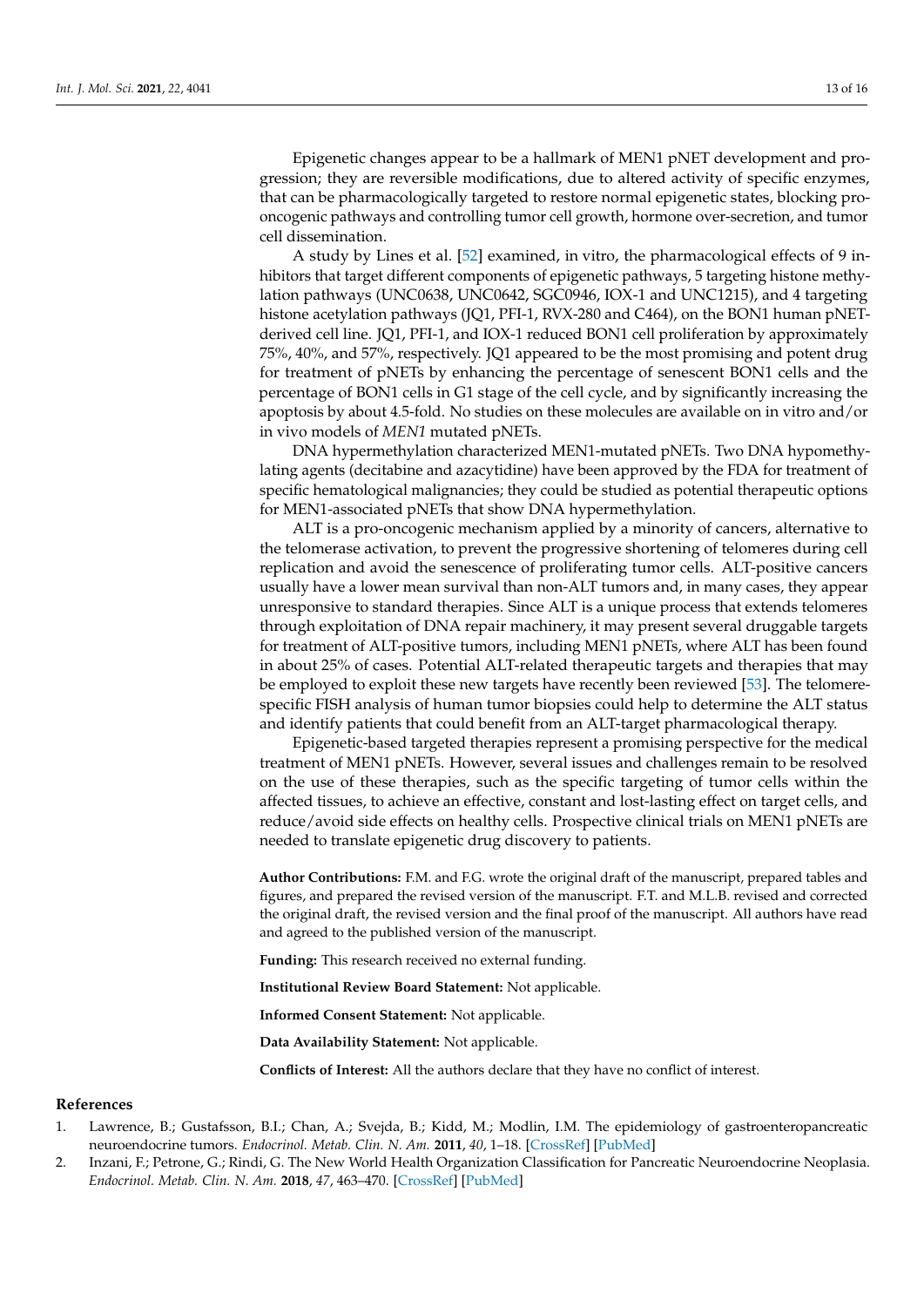- <span id="page-13-0"></span>3. Nagtegaal, I.D.; Odze, R.D.; Klimstra, D.; Paradis, V.; Rugge, M.; Schirmacher, P.; Washington, K.M.; Carneiro, F.; Cree, I.A. WHO Classification of Tumours Editorial Board. The 2019 WHO classification of tumours of the digestive system. *Histopathology* **2020**, *76*, 182–188. [\[CrossRef\]](http://doi.org/10.1111/his.13975) [\[PubMed\]](http://www.ncbi.nlm.nih.gov/pubmed/31433515)
- <span id="page-13-1"></span>4. Brandi, M.L.; Agarwal, S.K.; Perrier, N.D.; Lines, K.E.; Valk, G.D.; Thakker, R.V. Multiple Endocrine Neoplasia Type 1: Latest Insights. *Endocr. Rev.* **2021**, *42*, 133–170. [\[CrossRef\]](http://doi.org/10.1210/endrev/bnaa031) [\[PubMed\]](http://www.ncbi.nlm.nih.gov/pubmed/33249439)
- <span id="page-13-2"></span>5. Jensen, R.T.; Norton, J.A. Treatment of Pancreatic Neuroendocrine Tumors in Multiple Endocrine Neoplasia-Type 1(MEN1): Some Clarity but Continued Controversy. *Pancreas* **2017**, *46*, 589–594. [\[CrossRef\]](http://doi.org/10.1097/MPA.0000000000000825)
- <span id="page-13-3"></span>6. Tonelli, F. Zollinger-Ellison Syndrome in Men1 Patients: Medical or Surgical Treatment? *Ann. Surg.* **2006**, *244*, 61–70. [\[CrossRef\]](http://doi.org/10.1097/01.sla.0000218073.77254.62) [\[PubMed\]](http://www.ncbi.nlm.nih.gov/pubmed/16794390)
- <span id="page-13-4"></span>7. Kamilaris, C.D.C.; Stratakis, C.A. Multiple Endocrine Neoplasia Type 1 (MEN1): An Update and the Significance of Early Genetic and Clinical Diagnosis. *Front. Endocrinol.* **2019**, *10*, 339. [\[CrossRef\]](http://doi.org/10.3389/fendo.2019.00339) [\[PubMed\]](http://www.ncbi.nlm.nih.gov/pubmed/31263451)
- <span id="page-13-5"></span>8. Manoharan, J.; Anlauf, M.; Albers, M.B.; Denzer, U.W.; Mintziras, I.; Wächter, S.; di Fazio, P.; Bollmann, C.; Bartsch, D.K. Gastric enterochromaffin-like cell changes in multiple endocrine neoplasia type 1. *Clin. Endocrinol.* **2021**. [\[CrossRef\]](http://doi.org/10.1111/cen.14430) [\[PubMed\]](http://www.ncbi.nlm.nih.gov/pubmed/33506527)
- <span id="page-13-6"></span>9. Kann, P.H.; Balakina, E.; Ivan, D.; Bartsch, D.K.; Meyer, S.; Klose, K.-J.; Behr, T.H.; Langer, P. Natural course of small, asymptomatic neuroendocrine pancreatic tumours in multiple endocrine neoplasia type 1: An endoscopic ultrasound imaging study. *Endocr. Relat. Cancer* **2006**, *13*, 1195–1202. [\[CrossRef\]](http://doi.org/10.1677/erc.1.01220) [\[PubMed\]](http://www.ncbi.nlm.nih.gov/pubmed/17158764)
- <span id="page-13-7"></span>10. Pea, A.; Hruban, R.H.; Wood, L.D. Genetics of pancreatic neuroendocrine tumors: Implications for the clinic. *Expert. Rev. Gastroenterol. Hepatol.* **2015**, *9*, 1407–1419. [\[CrossRef\]](http://doi.org/10.1586/17474124.2015.1092383)
- <span id="page-13-8"></span>11. Ekeblad, S.; Skogseid, B.; Dunder, K.; Oberg, K.; Eriksson, B. Prognostic factors and survival in 324 patients with pancreatic endocrine tumor treated at a single institution. *Clin. Cancer Res.* **2008**, *14*, 7798–7803. [\[CrossRef\]](http://doi.org/10.1158/1078-0432.CCR-08-0734)
- <span id="page-13-9"></span>12. Scarpa, A.; Mantovani, W.; Capelli, P.; Beghelli, S.; Boninsegna, L.; Bettini, R.; Panzuto, F.; Pederzoli, P.; delle Fave, G.; Falconi, M. Pancreatic endocrine tumors: Improved TNM staging and histopathological grading permit a clinically efficient prognostic stratification of patients. *Mod. Pathol.* **2010**, *23*, 824–833. [\[CrossRef\]](http://doi.org/10.1038/modpathol.2010.58)
- <span id="page-13-10"></span>13. Conemans, E.B.; Brosens, L.A.A.; Raicu-Ionita, G.M.; Pieterman, C.R.C.; de Herder, W.W.; Dekkers, O.M.; Hermus, A.R.; van der Horst-Schrivers, A.N.; Bisschop, P.H.; Havekes, B.; et al. Prognostic value of WHO grade in pancreatic neuro-endocrine tumors in Multiple Endocrine Neoplasia type 1: Results from the DutchMEN1 Study Group. *Pancreatology* **2017**, *17*, 766–772. [\[CrossRef\]](http://doi.org/10.1016/j.pan.2017.07.196) [\[PubMed\]](http://www.ncbi.nlm.nih.gov/pubmed/28811081)
- <span id="page-13-11"></span>14. Bertolino, P.; Tong, W.M.; Galendo, D.; Wang, Z.Q.; Zhang, C.X. Heterozygous Men1 mutant mice develop a range of endocrine tumors mimicking multiple endocrine neoplasia type 1. *Mol. Endocrinol.* **2003**, *17*, 1880–1892. [\[CrossRef\]](http://doi.org/10.1210/me.2003-0154) [\[PubMed\]](http://www.ncbi.nlm.nih.gov/pubmed/12819299)
- <span id="page-13-12"></span>15. Crabtree, J.S.; Scacheri, P.C.; Ward, J.M.; McNally, S.R.; Swain, G.P.; Montagna, C.; Hager, J.H.; Hanahan, D.; Edlund, H.; Magnuson, M.A.; et al. Of mice and MEN1: Insulinomas in a conditional mouse knockout. *Mol. Cell. Biol.* **2003**, *23*, 6075–6085. [\[CrossRef\]](http://doi.org/10.1128/MCB.23.17.6075-6085.2003)
- <span id="page-13-13"></span>16. Shen, H.C.; He, M.; Powell, A.; Adem, A.; Lorang, D.; Heller, C.; Grover, A.C.; Ylaya, K.; Hewitt, S.M.; Marx, S.J.; et al. Recapitulation of pancreatic neuroendocrine tumors in human multiple endocrine neoplasia type I syndrome via Pdx1-directed inactivation of Men1. *Cancer Res.* **2009**, *69*, 1858–1866. [\[CrossRef\]](http://doi.org/10.1158/0008-5472.CAN-08-3662) [\[PubMed\]](http://www.ncbi.nlm.nih.gov/pubmed/19208834)
- <span id="page-13-14"></span>17. Shen, H.C.; Ylaya, K.; Pechhold, K.; Wilson, A.; Adem, A.; Hewitt, S.M.; Libutti, S.K. Multiple endocrine neoplasia type 1 deletion in pancreatic alpha-cells leads to development of insulinomas in mice. *Endocrinology* **2010**, *151*, 4024–4030. [\[CrossRef\]](http://doi.org/10.1210/en.2009-1251) [\[PubMed\]](http://www.ncbi.nlm.nih.gov/pubmed/20555035)
- <span id="page-13-15"></span>18. Lu, J.; Herrera, P.L.; Carreira, C.; Bonnavion, R.; Seigne, C.; Calender, A.; Bertolino, P.; Zhang, C.X. Alpha cell-specific Men1 ablation triggers the transdifferentiation of glucagon-expressing cells and insulinoma development. *Gastroenterology* **2010**, *138*, 1954–1965. [\[CrossRef\]](http://doi.org/10.1053/j.gastro.2010.01.046) [\[PubMed\]](http://www.ncbi.nlm.nih.gov/pubmed/20138042)
- <span id="page-13-16"></span>19. Stevenson, M.; Lines, K.E.; Thakker, R.V. Molecular genetic studies of pancreatic neuroendocrine tumors: New therapeutic approaches. *Endocrinol. Metab. Clin. N. Am.* **2018**, *47*, 525–548. [\[CrossRef\]](http://doi.org/10.1016/j.ecl.2018.04.007) [\[PubMed\]](http://www.ncbi.nlm.nih.gov/pubmed/30098714)
- <span id="page-13-17"></span>20. Fishbein, L.; Nathanson, K.L. Inherited and Somatic Genetics of Pancreatic Neuroendocrine Tumors. In *Management of Pancreatic Neuroendocrine Tumors*; Pisegna, J., Ed.; Springer: New York, NY, USA, 2015; pp. 9–32.
- 21. Shan, L.; Nakamura, Y.; Nakamura, M.; Yokoi, T.; Tsujimoto, M.; Arima, R.; Kameya, T.; Kakudo, K. Somatic mutations of multiple endocrine neoplasia type 1 gene in the sporadic endocrine tumors. *Lab. Investig.* **1998**, *78*, 471–475. [\[PubMed\]](http://www.ncbi.nlm.nih.gov/pubmed/9564891)
- <span id="page-13-18"></span>22. Wang, E.H.; Ebrahimi, S.A.; Wu, A.Y.; Kashefi, C.; Passaro, E., Jr.; Sawicki, M.P. Mutation of the MENIN gene in sporadic pancreatic endocrine tumors. *Cancer Res.* **1998**, *58*, 4417–4420. [\[PubMed\]](http://www.ncbi.nlm.nih.gov/pubmed/9766672)
- <span id="page-13-19"></span>23. Corbo, V.; Dalai, I.; Scardoni, M.; Barbi, S.; Beghelli, S.; Bersani, S.; Albarello, L.; Doglioni, C.; Schott, C.; Capelli, P.; et al. MEN1 in pancreatic endocrine tumors: Analysis of gene and protein status in 169 sporadic neoplasms reveals alterations in the vast majority of cases. *Endocr. Relat. Cancer* **2010**, *17*, 771–783. [\[CrossRef\]](http://doi.org/10.1677/ERC-10-0028) [\[PubMed\]](http://www.ncbi.nlm.nih.gov/pubmed/20566584)
- <span id="page-13-20"></span>24. Cejas, P.; Drier, Y.; Dreijerink, K.M.A.; Brosens, L.A.A.; Deshpande, V.; Epstein, C.B.; Conemans, E.B.; Morsink, F.H.M.; Graham, M.K.; Valk, G.D.; et al. Enhancer signatures stratify and predict outcomes of non-functional pancreatic neuroendocrine tumors. *Nat. Med.* **2019**, *25*, 1260–1265. [\[CrossRef\]](http://doi.org/10.1038/s41591-019-0493-4) [\[PubMed\]](http://www.ncbi.nlm.nih.gov/pubmed/31263286)
- <span id="page-13-21"></span>25. Feng, Z.; Wang, L.; Sun, Y.; Jiang, Z.; Domsic, J.; An, C.; Xing, B.; Tian, J.; Liu, X.; Metz, D.C.; et al. Menin and Daxx Interact to Suppress Neuroendocrine Tumors through Epigenetic Control of the Membrane Metallo-Endopeptidase. *Cancer Res.* **2017**, *77*, 401–411. [\[CrossRef\]](http://doi.org/10.1158/0008-5472.CAN-16-1567)
- <span id="page-13-22"></span>26. Wu, X.; Hua, X. Menin, Histone H3 Methyltransferases, and Regulation of Cell Proliferation: Current Knowledge and Perspective. *Curr. Mol. Med.* **2008**, *8*, 805–815. [\[CrossRef\]](http://doi.org/10.2174/156652408786733702)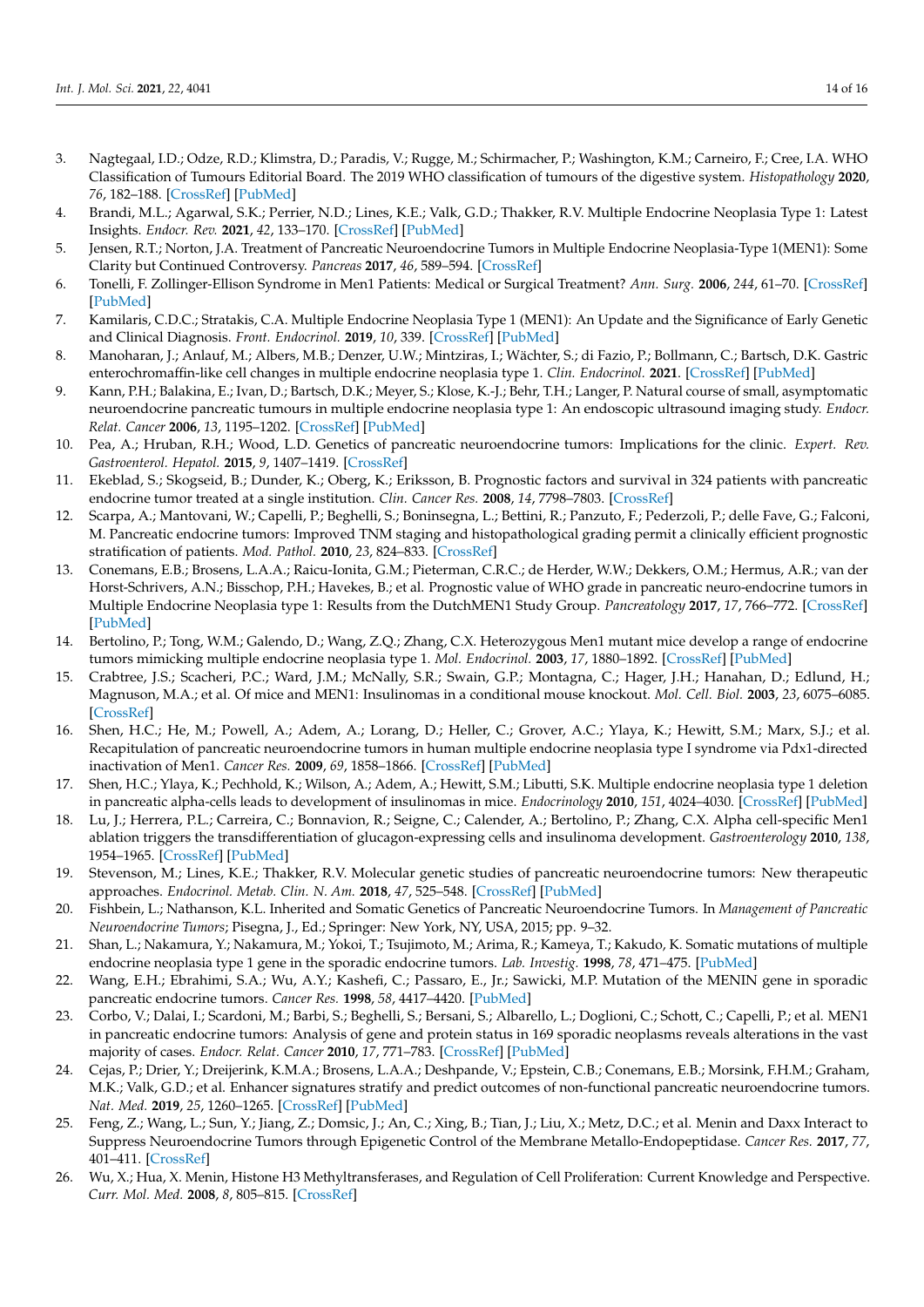- <span id="page-14-0"></span>27. Lin, W.; Watanabe, H.; Peng, S.; Francis, J.M.; Kaplan, N.; Pedamallu, C.S.; Ramachandran, A.; Agoston, A.; Bass, A.J.; Meyerson, M. Dynamic epigenetic regulation by menin during pancreatic islet tumor formation. *Mol. Cancer Res.* **2015**, *13*, 689–698. [\[CrossRef\]](http://doi.org/10.1158/1541-7786.MCR-14-0457) [\[PubMed\]](http://www.ncbi.nlm.nih.gov/pubmed/25537453)
- <span id="page-14-1"></span>28. Feng, Z.; Ma, J.; Hua, X. Epigenetic regulation by the menin pathway. *Endocr. Relat. Cancer* **2017**, *24*, 147–159. [\[CrossRef\]](http://doi.org/10.1530/ERC-17-0298) [\[PubMed\]](http://www.ncbi.nlm.nih.gov/pubmed/28811300)
- <span id="page-14-2"></span>29. Jiang, J.; Hui, C.C. Hedgehog signaling in development and cancer. *Dev. Cell.* **2008**, *15*, 801–812. [\[CrossRef\]](http://doi.org/10.1016/j.devcel.2008.11.010) [\[PubMed\]](http://www.ncbi.nlm.nih.gov/pubmed/19081070)
- <span id="page-14-3"></span>30. Gurung, B.; Feng, Z.; Iwamoto, D.V.; Thiel, A.; Jin, G.; Fan, C.M.; Ng, J.M.; Curran, T.; Hua, X. Menin epigenetically represses Hedgehog signaling in MEN1 tumor syndrome. *Cancer Res.* **2013**, *73*, 2650–2658. [\[CrossRef\]](http://doi.org/10.1158/0008-5472.CAN-12-3158) [\[PubMed\]](http://www.ncbi.nlm.nih.gov/pubmed/23580576)
- <span id="page-14-4"></span>31. Gurung, B.; Hua, X. Menin/PRMT5/Hedgehog signaling: A Potential Target for the Treatment of MEN1 Tumors. *Epigenomics* **2013**, *5*, 469–471. [\[CrossRef\]](http://doi.org/10.2217/epi.13.47) [\[PubMed\]](http://www.ncbi.nlm.nih.gov/pubmed/24059791)
- <span id="page-14-5"></span>32. Tirosh, A.; Mukherjee, S.; Lack, J.; Gara, S.K.; Wang, S.; Quezado, M.M.; Keutgen, X.M.; Wu, X.; Cam, M.; Kumar, S.; et al. Distinct genome-wide methylation patterns in sporadic and hereditary nonfunctioning pancreatic neuroendocrine tumors. *Cancer* **2019**, *125*, 1247–1257. [\[CrossRef\]](http://doi.org/10.1002/cncr.31930) [\[PubMed\]](http://www.ncbi.nlm.nih.gov/pubmed/30620390)
- <span id="page-14-6"></span>33. Chan, C.S.; Laddha, S.V.; Lewis, P.W.; Koletsky, M.S.; Robzyk, K.; da Silva, E.; Torres, P.J.; Untch, B.R.; Li, J.; Bose, P.; et al. ATRX, DAXX or MEN1 mutant pancreatic neuroendocrine tumors are a distinct alpha-cell signature subgroup. *Nat. Commun.* **2018**, *9*, 4158. [\[CrossRef\]](http://doi.org/10.1038/s41467-018-06498-2) [\[PubMed\]](http://www.ncbi.nlm.nih.gov/pubmed/30315258)
- <span id="page-14-7"></span>34. Conemans, E.B.; Lodewijk, L.; Moelans, C.B.; Offerhaus, G.J.A.; Pieterman, C.R.C.; Morsink, F.H.; Dekkers, O.M.; de Herder, W.W.; Hermus, A.R.; van der Horst-Schrivers, A.N.; et al. DNA methylation profiling in MEN1-related pancreatic neuroendocrine tumors reveals a potential epigenetic target for treatment. *Eur. J. Endocrinol.* **2018**, *179*, 153–160. [\[CrossRef\]](http://doi.org/10.1530/EJE-18-0195) [\[PubMed\]](http://www.ncbi.nlm.nih.gov/pubmed/29903750)
- <span id="page-14-8"></span>35. Martinez, R.; Setien, F.; Voelter, C.; Casado, S.; Quesada, M.P.; Schackert, G.; Esteller, M. CpG island promoter hypermethylation of the pro-apoptotic gene caspase-8 is a common hallmark of relapsed glioblastoma multiforme. *Carcinogenesis* **2007**, *28*, 1264–1268. [\[CrossRef\]](http://doi.org/10.1093/carcin/bgm014) [\[PubMed\]](http://www.ncbi.nlm.nih.gov/pubmed/17272309)
- <span id="page-14-9"></span>36. Vijayaraghavan, J.; Maggi, E.C.; Crabtree, J.S. MiR-24 regulates menin in the endocrine pancreas. *Am. J. Physiol. Endocrinol. Metab.* **2014**, *307*, 84–92. [\[CrossRef\]](http://doi.org/10.1152/ajpendo.00542.2013)
- <span id="page-14-10"></span>37. Luzi, E.; Marini, F.; Giusti, F.; Galli, G.; Cavalli, L.; Brandi, M.L. The negative feedback-loop between the oncomir Mir-24-1 and menin modulates the Men1 tumorigenesis by mimicking the "Knudson's second hit". *PLoS ONE* **2012**, *7*, e39767. [\[CrossRef\]](http://doi.org/10.1371/journal.pone.0039767) [\[PubMed\]](http://www.ncbi.nlm.nih.gov/pubmed/22761894)
- <span id="page-14-11"></span>38. Marini, F.; Giusti, F.; Tonelli, F.; Brandi, M.L. Multiple endocrine neoplasia type 1: A review of current diagnostic and treatment approaches. *Exp. Opin. Orphan. Drugs* **2020**, *8*, 367–377. [\[CrossRef\]](http://doi.org/10.1080/21678707.2020.1811086)
- <span id="page-14-12"></span>39. Frost, M.; Lines, K.E.; Thakker, R.V. Current and Emerging Therapies for Pancreatic Neuroendocrine Tumours in Patients with or without Multiple Endocrine Neoplasia Type 1. *Nat. Rev. Endocrinol.* **2018**, *14*, 216–227. [\[CrossRef\]](http://doi.org/10.1038/nrendo.2018.3)
- <span id="page-14-13"></span>40. Tomassetti, P.; Migliori, M.; Caletti, G.C.; Fusaroli, P.; Corinaldesi, R.; Gullo, L. Treatment of Type II Gastric Carcinoid Tumors with Somatostatin Analogues. *N. Engl. J. Med.* **2000**, *343*, 551–554. [\[CrossRef\]](http://doi.org/10.1056/NEJM200008243430805)
- <span id="page-14-14"></span>41. Rinke, A.; Müller, H.H.; Schade-Brittinger, C.; Klose, K.J.; Barth, P.; Wied, M.; Mayer, C.; Aminossadati, B.; Pape, U.F.; Bläker, M.; et al. Placebo-controlled, double-blind, prospective, randomized study on the effect of octreotide LAR in the control of tumor growth in patients with metastatic neuroendocrine midgut tumors: A report from the PROMID Study Group. *J. Clin.Oncol.* **2009**, *27*, 4656–4663. [\[CrossRef\]](http://doi.org/10.1200/JCO.2009.22.8510)
- <span id="page-14-15"></span>42. Caplin, M.E.; Pavel, M.; Ćwikła, J.B.; Phan, A.T.; Raderer, M.; Sedláčková, E.; Cadiot, G.; Wolin, E.M.; Capdevila, J.; Wall, L.; et al. CLARINET Investigators. Lanreotide in metastatic enteropancreatic neuroendocrine tumors. *N. Engl. J. Med.* **2014**, *371*, 224–233. [\[CrossRef\]](http://doi.org/10.1056/NEJMoa1316158) [\[PubMed\]](http://www.ncbi.nlm.nih.gov/pubmed/25014687)
- <span id="page-14-16"></span>43. Ramundo, V.; del Prete, M.; Marotta, V.; Marciello, F.; Camera, L.; Napolitano, V.; de Luca, L.; Circelli, L.; Colantuoni, V.; di Sarno, A.; et al. Impact of long-acting octreotide in patients with early-stage MEN1-related duodeno-pancreatic neuroendocrine tumours. *Clin. Endocrinol.* **2014**, *80*, 850–855. [\[CrossRef\]](http://doi.org/10.1111/cen.12411) [\[PubMed\]](http://www.ncbi.nlm.nih.gov/pubmed/24443791)
- <span id="page-14-17"></span>44. Nuñez, J.E.; Donadio, M.; Filho, D.R.; Rego, J.F.; Barros, M.; Formiga, M.N.; Lopez, R.; Riechelmann, R. The efficacy of everolimus and sunitinib in patients with sporadic or germline mutated metastatic pancreatic neuroendocrine tumors. *J. Gastrointest. Oncol.* **2019**, *10*, 645–651. [\[CrossRef\]](http://doi.org/10.21037/jgo.2019.01.33)
- <span id="page-14-18"></span>45. Raymond, E.; Dahan, L.; Raoul, J.L.; Bang, Y.J.; Borbath, I.; Lombard-Bohas, C.; Valle, J.; Metrakos, P.; Smith, D.; Vinik, A.; et al. Sunitinib malate for the treatment of pancreatic neuroendocrine tumors. *N. Engl. J. Med.* **2011**, *364*, 501–513. [\[CrossRef\]](http://doi.org/10.1056/NEJMoa1003825)
- <span id="page-14-19"></span>46. Raymond, E.; Kulke, M.H.; Qin, S.; Yu, X.; Schenker, M.; Cubillo, A.; Lou, W.; Tomasek, J.; Thiis-Evensen, E.; Xu, J.M.; et al. Efficacy and Safety of Sunitinib in Patients with Well-Differentiated Pancreatic Neuroendocrine Tumours. *Neuroendocrinology* **2018**, *107*, 237–245. [\[CrossRef\]](http://doi.org/10.1159/000491999)
- <span id="page-14-20"></span>47. Fazio, N.; Kulke, M.; Rosbrook, B.; Fernandez, K.; Raymond, E. Updated Efficacy and Safety Outcomes for Patients with Well-Differentiated Pancreatic Neuroendocrine Tumors Treated with Sunitinib. *Target. Oncol.* **2021**, *16*, 27–35. [\[CrossRef\]](http://doi.org/10.1007/s11523-020-00784-0) [\[PubMed\]](http://www.ncbi.nlm.nih.gov/pubmed/33411058)
- <span id="page-14-21"></span>48. Ito, T.; Tori, M.; Hashigaki, S.; Kimura, N.; Sato, K.; Ohki, E.; Sawaki, A.; Okusaka, T. Efficacy and safety of sunitinib in Japanese patients with progressive, advanced/metastatic, well-differentiated, unresectable pancreatic neuroendocrine tumors: Final analyses from a Phase II study. *Jpn. J. Clin. Oncol.* **2019**, *49*, 354–360. [\[CrossRef\]](http://doi.org/10.1093/jjco/hyz009)
- <span id="page-14-22"></span>49. Ahn, H.K.; Choi, J.Y.; Kim, K.M.; Kim, H.; Choi, S.H.; Park, S.H.; Park, J.O.; Lim, H.Y.; Kang, W.K.; Lee, J.; et al. Phase II study of pazopanib monotherapy in metastatic gastroenteropancreatic neuroendocrine tumours. *Br. J. Cancer* **2013**, *109*, 1414–1419. [\[CrossRef\]](http://doi.org/10.1038/bjc.2013.470)